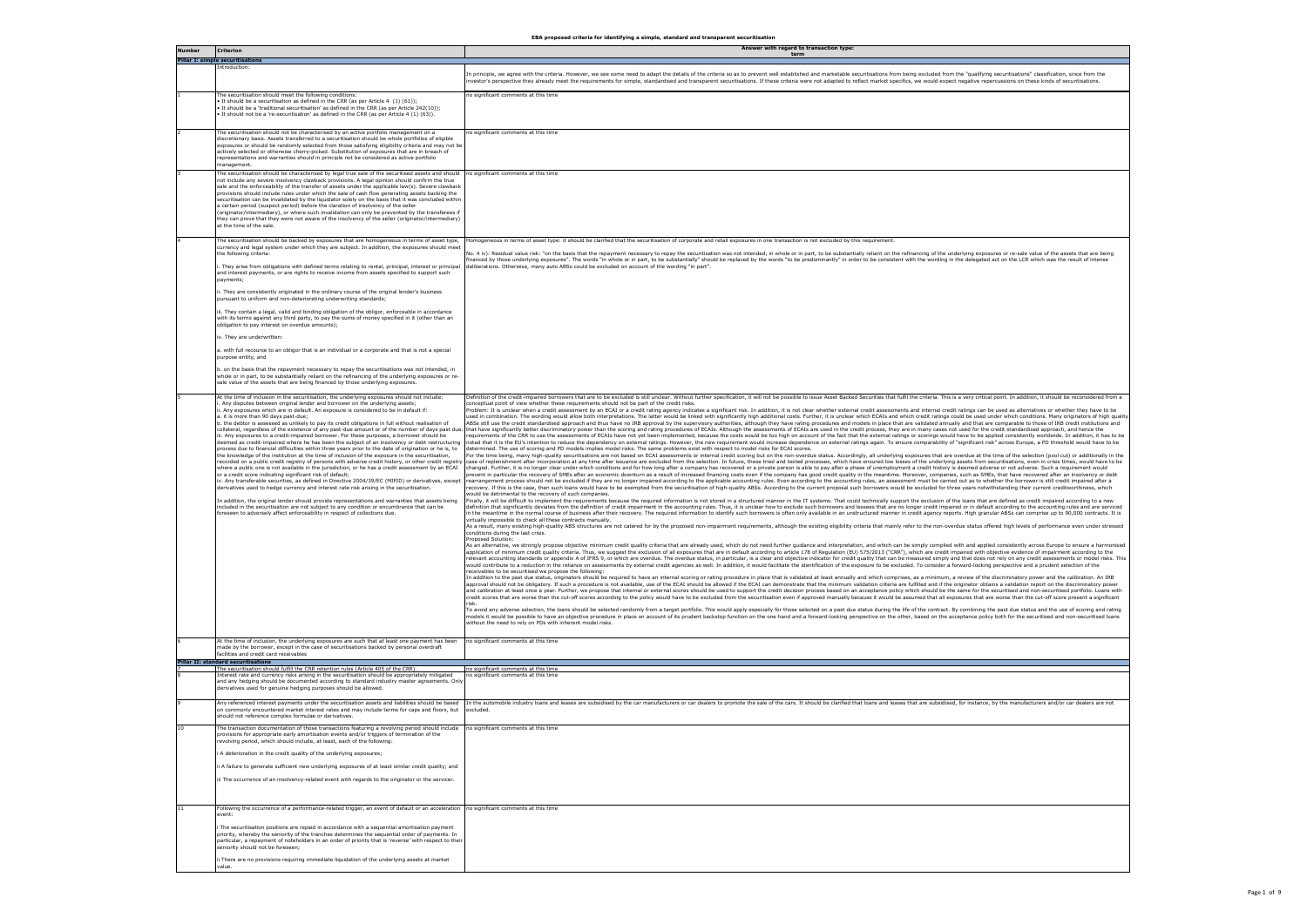| <b>Number</b>        | <b>Criterion</b>                                                                                                                                                                                                                                                                                                                                                                                                                                                                                                                                                                                                                                                                                                                                                                                                          | Answer with regard to transaction type:<br>term                                                                                                                                                                                                                                                                                                                                                                                                                                                                                                                                                                                                                                                                                                                                                                                                                                                                                                                                                                                                                                                                                                                                                                                                                                                                                                                                                                                                                                                                                                                                                                                                       |
|----------------------|---------------------------------------------------------------------------------------------------------------------------------------------------------------------------------------------------------------------------------------------------------------------------------------------------------------------------------------------------------------------------------------------------------------------------------------------------------------------------------------------------------------------------------------------------------------------------------------------------------------------------------------------------------------------------------------------------------------------------------------------------------------------------------------------------------------------------|-------------------------------------------------------------------------------------------------------------------------------------------------------------------------------------------------------------------------------------------------------------------------------------------------------------------------------------------------------------------------------------------------------------------------------------------------------------------------------------------------------------------------------------------------------------------------------------------------------------------------------------------------------------------------------------------------------------------------------------------------------------------------------------------------------------------------------------------------------------------------------------------------------------------------------------------------------------------------------------------------------------------------------------------------------------------------------------------------------------------------------------------------------------------------------------------------------------------------------------------------------------------------------------------------------------------------------------------------------------------------------------------------------------------------------------------------------------------------------------------------------------------------------------------------------------------------------------------------------------------------------------------------------|
| 12                   | The transaction documentation should clearly specify the contractual obligations, duties and<br>responsibilities of the trustee, servicer and other ancillary service providers as well as the<br>processes and responsibilities necessary to ensure that:                                                                                                                                                                                                                                                                                                                                                                                                                                                                                                                                                                | i: It should be clarified that ensuring the default or insolvency of the current servicer does not automatically lead to a termination of the servicing of the underlying assets without the replacement of the current servic                                                                                                                                                                                                                                                                                                                                                                                                                                                                                                                                                                                                                                                                                                                                                                                                                                                                                                                                                                                                                                                                                                                                                                                                                                                                                                                                                                                                                        |
|                      | the default or insolvency of the current servicer does not lead to a termination of the servicing<br>of the underlying assets;                                                                                                                                                                                                                                                                                                                                                                                                                                                                                                                                                                                                                                                                                            |                                                                                                                                                                                                                                                                                                                                                                                                                                                                                                                                                                                                                                                                                                                                                                                                                                                                                                                                                                                                                                                                                                                                                                                                                                                                                                                                                                                                                                                                                                                                                                                                                                                       |
|                      | i upon default and specified events, the replacement of the derivative counterparty is provided<br>for in all derivative contracts entered into for the benefit of the securitisation; and                                                                                                                                                                                                                                                                                                                                                                                                                                                                                                                                                                                                                                |                                                                                                                                                                                                                                                                                                                                                                                                                                                                                                                                                                                                                                                                                                                                                                                                                                                                                                                                                                                                                                                                                                                                                                                                                                                                                                                                                                                                                                                                                                                                                                                                                                                       |
|                      | iii upon default and specified events, the replacement of the liquidity facility provider or account<br>bank is provided for in any liquidity facilities or account bank agreements entered into for the<br>benefit of the securitisation.                                                                                                                                                                                                                                                                                                                                                                                                                                                                                                                                                                                |                                                                                                                                                                                                                                                                                                                                                                                                                                                                                                                                                                                                                                                                                                                                                                                                                                                                                                                                                                                                                                                                                                                                                                                                                                                                                                                                                                                                                                                                                                                                                                                                                                                       |
| 13                   | responsibilities, who acts on a timely basis and in the best interest of investors in the<br>securitisation transaction to the extent permitted by applicable law and in accordance with the<br>terms and conditions of the securitisation transaction. The terms and conditions of the notes and<br>contractual transaction documentation should contain provisions facilitating the timely resolution<br>of conflicts between different classes of noteholders by the 'identified person'. In order to<br>facilitate the activities of the identified person, voting rights of the investors should be clearly<br>defined and allocated to the most senior credit tranches in the securitisation.                                                                                                                       | The transaction documentation contains provisions relating to an 'identified person' with fiduciary  "Voting rights of the investors" to be undertaken by the "identified person" is to be rejected (see our comment in relati                                                                                                                                                                                                                                                                                                                                                                                                                                                                                                                                                                                                                                                                                                                                                                                                                                                                                                                                                                                                                                                                                                                                                                                                                                                                                                                                                                                                                        |
| 14                   | The management of the servicer of the securitisation should demonstrate expertise in servicing<br>the underlying loans, supported by a management team with extensive industry experience.<br>Policies, procedures and risk management controls should be well documented. There should be<br>strong systems and reporting capabilities in place.                                                                                                                                                                                                                                                                                                                                                                                                                                                                         | no significant comments at this time                                                                                                                                                                                                                                                                                                                                                                                                                                                                                                                                                                                                                                                                                                                                                                                                                                                                                                                                                                                                                                                                                                                                                                                                                                                                                                                                                                                                                                                                                                                                                                                                                  |
|                      | Pillar III: transparent securitisation<br>he securitisation should meet the requirements of the Prospectus Directive                                                                                                                                                                                                                                                                                                                                                                                                                                                                                                                                                                                                                                                                                                      | no significant comments at this time                                                                                                                                                                                                                                                                                                                                                                                                                                                                                                                                                                                                                                                                                                                                                                                                                                                                                                                                                                                                                                                                                                                                                                                                                                                                                                                                                                                                                                                                                                                                                                                                                  |
| 16                   | The securitisation should meet the requirements of Article 409 of the CRR and Article 8b of the                                                                                                                                                                                                                                                                                                                                                                                                                                                                                                                                                                                                                                                                                                                           | no significant comments at this time                                                                                                                                                                                                                                                                                                                                                                                                                                                                                                                                                                                                                                                                                                                                                                                                                                                                                                                                                                                                                                                                                                                                                                                                                                                                                                                                                                                                                                                                                                                                                                                                                  |
| 17                   | CRA (disclosure to investors).<br>Where legally possible, investors should have access to all underlying transaction documents.                                                                                                                                                                                                                                                                                                                                                                                                                                                                                                                                                                                                                                                                                           | "Access to all underlying transaction documents" should be limited to "all material and reasonable" underlying transaction documents.                                                                                                                                                                                                                                                                                                                                                                                                                                                                                                                                                                                                                                                                                                                                                                                                                                                                                                                                                                                                                                                                                                                                                                                                                                                                                                                                                                                                                                                                                                                 |
| 18                   | The transaction documentation should provide in clear and consistent terms definitions, remedies 1. Documentation<br>and actions relating to delinquency and default of underlying debtors, debt restructuring, debt<br>forgiveness, forbearance, payment holidays and other asset performance remedies. The<br>transaction documents should clearly specify the priority of payments, triggers, changes in<br>or sponsor should provide investors a liability cash flow.                                                                                                                                                                                                                                                                                                                                                 | rocesses and especially certain kinds of action are not always predetermined but are characterised by a certain level of discretion that decision makers have when making their decisions. Hence this could conflict with pred<br>addition, processes, definitions and actions can change during the lifetime of an ABS transaction. Thus, a description of the prescribed processes, definitions and actions could oblige the originator not to change the proc<br>roposed solution:<br>waterfall following trigger breaches as well as the obligation to report such breaches. Any change Such operational processes should not be described in the transaction documents because such processes typically change dur<br>in the waterfall should be reported on a timely basis, at the time of its occurrence. The originator  processes are governed and documented in internal process descriptions and instructions that will be provided for due di<br>during the lifetime of the ABS transaction, but that the originator will ensure that the existing standards are not lowered. In addition, it is proposed that internal process descriptions and instructions will be provided<br>Internal process instructions typically leave room for discretion, meaning that the discretion issue should be settled with a reference to internal process instructions as well.<br>2. "provide investors with a liability cash flow model" before pricing and on an ongoing basis:<br>Investors should have their own cash flow model. However, originators should provide investors with all the relevant data necessary to build a cash flow model. |
| 19                   | The transaction should be subject to mandatory external verification on a sample of underlying<br>assets (confidence level of at least 95%) at issuance, by an appropriate and independent party<br>or parties, other than a credit rating agency. Confirmation that this verification has occurred<br>should be included in the transaction documentation.                                                                                                                                                                                                                                                                                                                                                                                                                                                               | It is unclear what is to be verified. Further specifications are necessary. An extensive verification could be very extensive and costly which could endanger the economics of the transaction. Hence, it should be clarified<br>he pool-cut criteria.                                                                                                                                                                                                                                                                                                                                                                                                                                                                                                                                                                                                                                                                                                                                                                                                                                                                                                                                                                                                                                                                                                                                                                                                                                                                                                                                                                                                |
| 20                   | Investors and prospective investors should have readily available access to data on the historical no significant comments at this time<br>default and loss performance, such as delinquency and default data, for substantially similar<br>exposures to those being securitised, covering a historical period representing a significant stress<br>or where such period is not available, at least 5 years of historical performance. The basis for<br>claiming similarity to exposures being securitised should also be disclosed.                                                                                                                                                                                                                                                                                      |                                                                                                                                                                                                                                                                                                                                                                                                                                                                                                                                                                                                                                                                                                                                                                                                                                                                                                                                                                                                                                                                                                                                                                                                                                                                                                                                                                                                                                                                                                                                                                                                                                                       |
| 21                   | Investors and prospective investors should have readily available access to data on the<br>underlying individual assets on a loan-by-loan level, at inception, before the pricing of the<br>securitisation, and on an ongoing basis. Cut-off dates of this disclosure should be aligned with<br>those used for investor reporting purposes.                                                                                                                                                                                                                                                                                                                                                                                                                                                                               | no significant comments at this time                                                                                                                                                                                                                                                                                                                                                                                                                                                                                                                                                                                                                                                                                                                                                                                                                                                                                                                                                                                                                                                                                                                                                                                                                                                                                                                                                                                                                                                                                                                                                                                                                  |
| 22                   | Investor reporting should occur at least on a quarterly basis.<br>As part of investor reporting the following information should also be disclosed:<br>All materially relevant data on the credit quality and performance of underlying assets,<br>including data allowing investors to clearly identify debt restructuring, debt forgiveness,<br>forbearance, payment holidays, delinquencies and defaults in the pool;<br>Data on the cash flows generated by underlying assets and by the liabilities of the<br>securitisation, including separate disclosure of the securitisation's income and disbursements, i.e.<br>scheduled principal, scheduled interest, prepaid principal, past due interest and fees and<br>charges;<br>The breach of any waterfall triggers and the changes in waterfall that this entails. | no significant comments at this time                                                                                                                                                                                                                                                                                                                                                                                                                                                                                                                                                                                                                                                                                                                                                                                                                                                                                                                                                                                                                                                                                                                                                                                                                                                                                                                                                                                                                                                                                                                                                                                                                  |
| Credit risk criteria | Underlying exposures should be originated in accordance with sound and prudent credit granting no significant comments at this time                                                                                                                                                                                                                                                                                                                                                                                                                                                                                                                                                                                                                                                                                       |                                                                                                                                                                                                                                                                                                                                                                                                                                                                                                                                                                                                                                                                                                                                                                                                                                                                                                                                                                                                                                                                                                                                                                                                                                                                                                                                                                                                                                                                                                                                                                                                                                                       |
|                      | criteria. Such criteria should include at least an assessment of the borrower's creditworthiness in<br>accordance with paragraphs 1 to 4, 5(a) and 6 of Article 18 of Directive 2014/17/EU or Article 8<br>of Directive 2008/48/EC, as applicable.                                                                                                                                                                                                                                                                                                                                                                                                                                                                                                                                                                        |                                                                                                                                                                                                                                                                                                                                                                                                                                                                                                                                                                                                                                                                                                                                                                                                                                                                                                                                                                                                                                                                                                                                                                                                                                                                                                                                                                                                                                                                                                                                                                                                                                                       |
|                      | The pool of exposures to be securitised should be such that the largest aggregated exposure to a<br>single obligor does not exceed 1% of the value of the aggregate outstanding balance. For the<br>purposes of this calculation, loans or leases to a group of connected clients, as referred to in<br>Article 4(39) of the CRR, should be considered as exposures to a single obligor.                                                                                                                                                                                                                                                                                                                                                                                                                                  | The identification of the group of connected clients can be very challenging in the retail bulk business and can imply high operational costs with little benefit from a risk management perspective. In many cases there are<br>business to reduce the workload and to strike the right balance between operating costs and the necessity to identify single risks to ensure proper risk identification and to comply with requirements. Thus, to ensure that<br>connected clients can be based on the existing processes of the originator who has to identify the group of connected clients the words "to the originator's best knowledge" should be added.                                                                                                                                                                                                                                                                                                                                                                                                                                                                                                                                                                                                                                                                                                                                                                                                                                                                                                                                                                                       |
|                      | The underlying exposures should fulfil each of the following criteria:                                                                                                                                                                                                                                                                                                                                                                                                                                                                                                                                                                                                                                                                                                                                                    | no significant comments at this time                                                                                                                                                                                                                                                                                                                                                                                                                                                                                                                                                                                                                                                                                                                                                                                                                                                                                                                                                                                                                                                                                                                                                                                                                                                                                                                                                                                                                                                                                                                                                                                                                  |
|                      | . They have to be exposures to individuals or undertakings that are resident, domiciled or<br>established in an EEA jurisdiction, and                                                                                                                                                                                                                                                                                                                                                                                                                                                                                                                                                                                                                                                                                     |                                                                                                                                                                                                                                                                                                                                                                                                                                                                                                                                                                                                                                                                                                                                                                                                                                                                                                                                                                                                                                                                                                                                                                                                                                                                                                                                                                                                                                                                                                                                                                                                                                                       |
|                      | i. At the time of inclusion they have to meet the conditions for being assigned, under the<br>Standardised Approach and taking into account any eligible credit risk mitigation, a risk weight<br>equal to or smaller than:                                                                                                                                                                                                                                                                                                                                                                                                                                                                                                                                                                                               |                                                                                                                                                                                                                                                                                                                                                                                                                                                                                                                                                                                                                                                                                                                                                                                                                                                                                                                                                                                                                                                                                                                                                                                                                                                                                                                                                                                                                                                                                                                                                                                                                                                       |
|                      | a. [40%] on a weighted average basis where the exposure is a loan secured by a residential<br>mortgage or fully guaranteed residential loan, as referred to in paragraph 1(e) of Article 129 of<br>the CRR;                                                                                                                                                                                                                                                                                                                                                                                                                                                                                                                                                                                                               |                                                                                                                                                                                                                                                                                                                                                                                                                                                                                                                                                                                                                                                                                                                                                                                                                                                                                                                                                                                                                                                                                                                                                                                                                                                                                                                                                                                                                                                                                                                                                                                                                                                       |
|                      | b. [50%] on an individual loan basis where the exposure is a loan secured by a commercial<br>mortgage<br>:. [75%] on an individual loan basis where the exposure is a retail exposure                                                                                                                                                                                                                                                                                                                                                                                                                                                                                                                                                                                                                                     |                                                                                                                                                                                                                                                                                                                                                                                                                                                                                                                                                                                                                                                                                                                                                                                                                                                                                                                                                                                                                                                                                                                                                                                                                                                                                                                                                                                                                                                                                                                                                                                                                                                       |
|                      | d. [100%] on an individual loan basis for any other exposures.<br>ii. Under (a) and (b) loans secured by lower ranking security rights on a given asset should only                                                                                                                                                                                                                                                                                                                                                                                                                                                                                                                                                                                                                                                       |                                                                                                                                                                                                                                                                                                                                                                                                                                                                                                                                                                                                                                                                                                                                                                                                                                                                                                                                                                                                                                                                                                                                                                                                                                                                                                                                                                                                                                                                                                                                                                                                                                                       |
|                      | be included in the securitisation if all loans secured by prior ranking security rights on that asset<br>are also included in the securitisation. Under (a) no loan in the securitised portfolio should be<br>characterised by a loan-to-value ratio higher than 100%.                                                                                                                                                                                                                                                                                                                                                                                                                                                                                                                                                    |                                                                                                                                                                                                                                                                                                                                                                                                                                                                                                                                                                                                                                                                                                                                                                                                                                                                                                                                                                                                                                                                                                                                                                                                                                                                                                                                                                                                                                                                                                                                                                                                                                                       |
| <b>Questions</b>     |                                                                                                                                                                                                                                                                                                                                                                                                                                                                                                                                                                                                                                                                                                                                                                                                                           |                                                                                                                                                                                                                                                                                                                                                                                                                                                                                                                                                                                                                                                                                                                                                                                                                                                                                                                                                                                                                                                                                                                                                                                                                                                                                                                                                                                                                                                                                                                                                                                                                                                       |

| ent servicer with a new servicer.                                                                               |
|-----------------------------------------------------------------------------------------------------------------|
|                                                                                                                 |
|                                                                                                                 |
|                                                                                                                 |
|                                                                                                                 |
|                                                                                                                 |
|                                                                                                                 |
|                                                                                                                 |
|                                                                                                                 |
|                                                                                                                 |
|                                                                                                                 |
|                                                                                                                 |
|                                                                                                                 |
|                                                                                                                 |
|                                                                                                                 |
|                                                                                                                 |
|                                                                                                                 |
|                                                                                                                 |
|                                                                                                                 |
|                                                                                                                 |
| onflict with predetermined processes and actions. In<br>nge the processes, and this situation should be avoided |
| e should be a reference to the fact that these                                                                  |
| be indicated that processes and definitions can change<br>rovided on an ongoing basis on request.               |
|                                                                                                                 |
|                                                                                                                 |
|                                                                                                                 |
| e clarified that the verification refers to adherence to                                                        |
|                                                                                                                 |
|                                                                                                                 |
|                                                                                                                 |
|                                                                                                                 |
|                                                                                                                 |
|                                                                                                                 |
|                                                                                                                 |
|                                                                                                                 |
|                                                                                                                 |
|                                                                                                                 |
|                                                                                                                 |
|                                                                                                                 |
|                                                                                                                 |
|                                                                                                                 |
|                                                                                                                 |
|                                                                                                                 |
|                                                                                                                 |
|                                                                                                                 |
|                                                                                                                 |
|                                                                                                                 |
|                                                                                                                 |
|                                                                                                                 |
| es there are thresholds in place in the retail bulk<br>ensure that the identification of the group of           |
|                                                                                                                 |
|                                                                                                                 |
|                                                                                                                 |
|                                                                                                                 |
|                                                                                                                 |
|                                                                                                                 |
|                                                                                                                 |
|                                                                                                                 |
|                                                                                                                 |
|                                                                                                                 |
|                                                                                                                 |
|                                                                                                                 |
|                                                                                                                 |
|                                                                                                                 |
|                                                                                                                 |
|                                                                                                                 |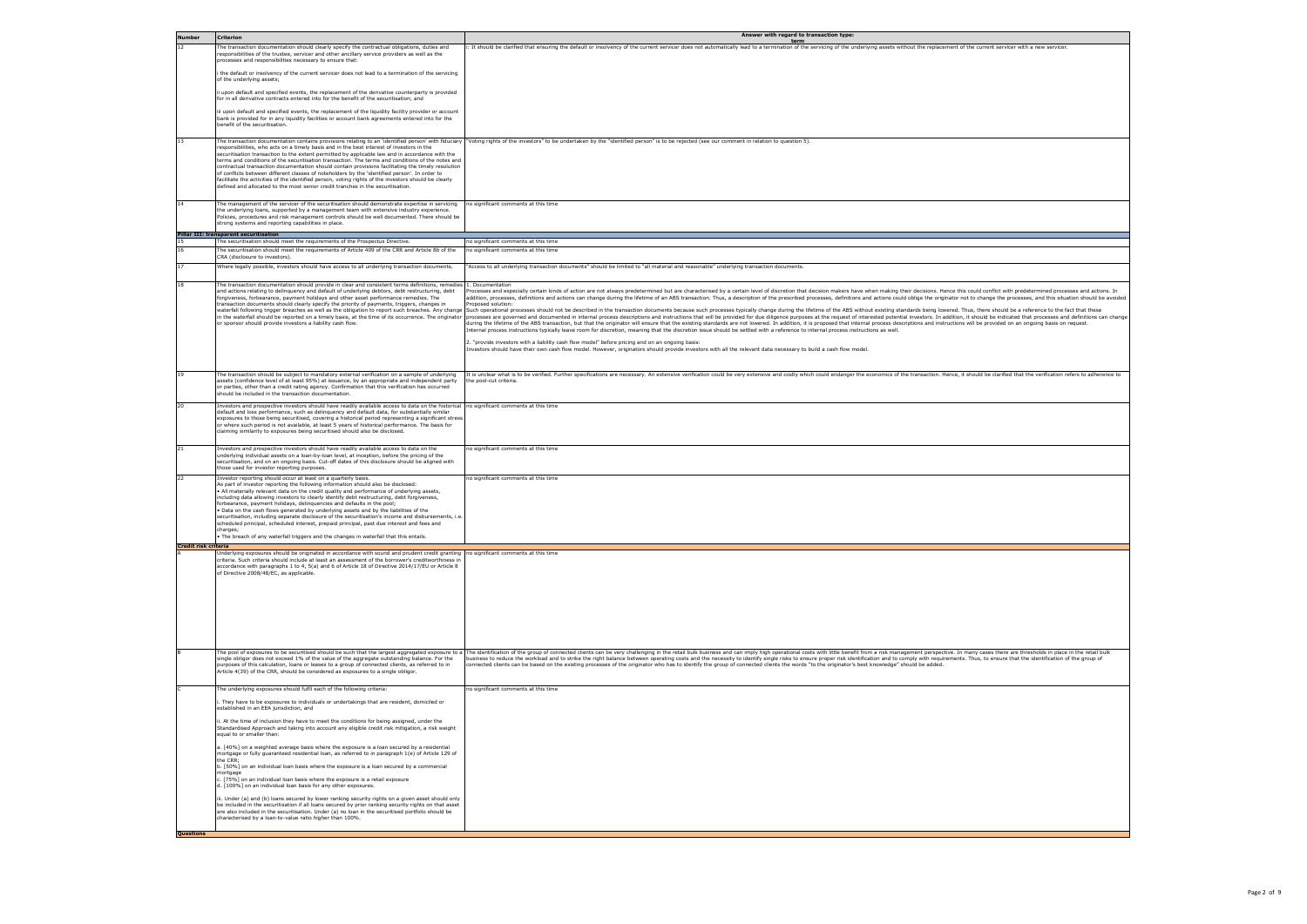| <b>Number</b> | <b>Criterion</b>                                                                                                                                                                                                                                                                                                                                                                                                                                                    | Answer with regard to transaction type:<br>term                                                                                                                                                                                                                                                                                                                                                                                                                                                                                                                                                                                                                                                                                                                                                                                                                                                                                                                                                                                                                                                                                                                                                                                                                                                                                                                                                                                                                                                                                                                                                                                                                                                                                                                                                                                                                                                                                                                                                                                                                                                                                                                                                                                                                                                                                                                                                                                                                                                                                                                                                                                                                                                                                                                                                                                                                                                                                                                                                                                                                                                                                                                                                                                                                                                                                                                                                                                                                                                                                                                                                                                                                                                                                                                                                                                                                                                                                                                                                                                                                                                                                                                                                                                                                                                                                                                                                                                                                                                                                                                                                                                                                                                                                                                                                                                                                                                                                                                                                                                                                                                                                                                                                                                                                                                                                                                                                                                                                                                                                                                                                                                                                                                                                                                                                                                                                          |
|---------------|---------------------------------------------------------------------------------------------------------------------------------------------------------------------------------------------------------------------------------------------------------------------------------------------------------------------------------------------------------------------------------------------------------------------------------------------------------------------|--------------------------------------------------------------------------------------------------------------------------------------------------------------------------------------------------------------------------------------------------------------------------------------------------------------------------------------------------------------------------------------------------------------------------------------------------------------------------------------------------------------------------------------------------------------------------------------------------------------------------------------------------------------------------------------------------------------------------------------------------------------------------------------------------------------------------------------------------------------------------------------------------------------------------------------------------------------------------------------------------------------------------------------------------------------------------------------------------------------------------------------------------------------------------------------------------------------------------------------------------------------------------------------------------------------------------------------------------------------------------------------------------------------------------------------------------------------------------------------------------------------------------------------------------------------------------------------------------------------------------------------------------------------------------------------------------------------------------------------------------------------------------------------------------------------------------------------------------------------------------------------------------------------------------------------------------------------------------------------------------------------------------------------------------------------------------------------------------------------------------------------------------------------------------------------------------------------------------------------------------------------------------------------------------------------------------------------------------------------------------------------------------------------------------------------------------------------------------------------------------------------------------------------------------------------------------------------------------------------------------------------------------------------------------------------------------------------------------------------------------------------------------------------------------------------------------------------------------------------------------------------------------------------------------------------------------------------------------------------------------------------------------------------------------------------------------------------------------------------------------------------------------------------------------------------------------------------------------------------------------------------------------------------------------------------------------------------------------------------------------------------------------------------------------------------------------------------------------------------------------------------------------------------------------------------------------------------------------------------------------------------------------------------------------------------------------------------------------------------------------------------------------------------------------------------------------------------------------------------------------------------------------------------------------------------------------------------------------------------------------------------------------------------------------------------------------------------------------------------------------------------------------------------------------------------------------------------------------------------------------------------------------------------------------------------------------------------------------------------------------------------------------------------------------------------------------------------------------------------------------------------------------------------------------------------------------------------------------------------------------------------------------------------------------------------------------------------------------------------------------------------------------------------------------------------------------------------------------------------------------------------------------------------------------------------------------------------------------------------------------------------------------------------------------------------------------------------------------------------------------------------------------------------------------------------------------------------------------------------------------------------------------------------------------------------------------------------------------------------------------------------------------------------------------------------------------------------------------------------------------------------------------------------------------------------------------------------------------------------------------------------------------------------------------------------------------------------------------------------------------------------------------------------------------------------------------------------------------------------------------|
|               | Do you agree with the identified impediments to the securitisation market?                                                                                                                                                                                                                                                                                                                                                                                          | For the most part, yes. The most significant aspects from our perspective are the regulatory impediments. This would benefit the securitisation market, while simultaneously strengthening the regulatory requirements on the<br>seament 7 years after the start of the crisis in the United States:<br>The capital requirements for top high-quality securitisations with AAA rating, e.g. auto ABSs that have never recorded any losses, should, in accordance with the Securitisation Framework published in December, be more than<br>floor should be raised from 7% to 15%.<br>The EBA proposal also contains a floor of 15%. This means that the doubling of the capital requirements in comparison to today would not removed again, although the performance of European high quality securitisations, suc<br>arguments against raising the Basel II floor of 7%. In respect of covered bonds this corresponds to a 50% higher capital requirement.<br>At the same time the "Deal Economics" for the originators will worsen because there are currently no securitisations that would fulfil the criteria. In this respect, modifications will become necessary. The non-impairment<br>particular, if they were not aligned with successfully established market standards, would have very negative consequences for the future development of the securitisation market, which would not be matched by an obvious i<br>Further impediments would result from the fact that in accordance with the Securitisation Framework published in December IRB banks could be forced to use the external ratings-based approach in the absence of IRB models. T<br>developing IRB models for securitisation positions internally is not cost-effective for these organisations. In these cases, the risk weights would almost triple, from 7% to 20%, since the very strict conditions for the ca<br>based on the final legal duration, which usually is not less than 5 years. These banks may then decide that they will not invest in the market in future. This could either lead to a reduction of the investor base or to an<br>turn reduce the attractiveness of ABSs as a funding tool.<br>If the current Commission proposal on the separation of banks comes into force in its current form, there could be negative consequences for the securitisation market. It would mean that the amortising swaps, which are ext<br>marketability of ABSs, could only be expected to be offered by financial trading entities. This would lead to a further narrowing of the market. Even today, the number of possible counterparties is already severely limited<br>The liquidity of ABSs is an important factor in their attractiveness. Market makers play an important role in this respect. The bank separation requlation contains limitations that would have a neqative impact on the numbe<br>eligible<br>The capital requirements for securitisations in the trading book are still increasing markedly. This could lead to significant reductions in ABS trade, which could have a negative impact on ABSs and their liquidity.<br>The capital requirements for high-quality securitisations under Solvency II relative to other assets, in particular covered bonds, are in themselves too high. Insurance companies may then decide not to invest in securitisa<br>junior bonds with single-A rating the capital requirements are even prohibitive. Even though the historical loss rate, for instance for single-A rated auto ABSs in Europe, is at 0% insurance companies will need back these<br>This would mean fewer insurance companies acting as investors in the future.<br>The Commission's proposal, in its current form, would effectively prohibit money market funds from investing in ABSs, even if these are recognised as highly liquid in the delegated legal act on the LCR.<br>In this context, there is a large amount of uncertainty about how these rules, which have been adopted but which have not yet come into force, would affect future demand and in turn also spreads. There are fears that the s<br>would lead to a decline in the investor base, which would have a negative effect on the depth and breadth of the securitisation market and in turn on spreads.<br>Further uncertainty has been brought about by the adoption of the delegated legal acts on the LCR and on Solvency II. Investors increasingly prefer, in the interests of ensuring stability in the value of their investments,<br>Solvency II. We assume that this trend will continue into the future. On account of the large number of undefined legal terms, however, it is not possible for originators to satisfy this demand, since it is not clear how t<br>This is already causing the first signs of hesitancy on the part of investors because they are necessarily cautious about making losses in the secondary market should their investments turn out not to be compliant with the<br>particularly noticeable for the non-impairment requirement. Instead of simply excluding all loans in default, past due and impaired loans, as is usually the case for this market for high quality securities, in future all l<br>'significant risk" on the basis of an external rating assessment or an internal scoring process, without it ever being clear what a "significant risk" is. It is also unclear, for instance, what is to be understood by "adve<br>discussion paper does not provide any concrete definitions in this area either. It is not disputed that impaired loans should be excluded. However, the definition of non impairment should be adapted in such a way that woul<br>securities that have been successfully introduced to the market and for which the historical losses of the underlying assets were low. |
|               | Should synthetic securitisations be excluded from the framework for simple standard and<br>transparent securitisations? If not, under which conditions/criteria could they be considered<br>simple standard and transparent?                                                                                                                                                                                                                                        |                                                                                                                                                                                                                                                                                                                                                                                                                                                                                                                                                                                                                                                                                                                                                                                                                                                                                                                                                                                                                                                                                                                                                                                                                                                                                                                                                                                                                                                                                                                                                                                                                                                                                                                                                                                                                                                                                                                                                                                                                                                                                                                                                                                                                                                                                                                                                                                                                                                                                                                                                                                                                                                                                                                                                                                                                                                                                                                                                                                                                                                                                                                                                                                                                                                                                                                                                                                                                                                                                                                                                                                                                                                                                                                                                                                                                                                                                                                                                                                                                                                                                                                                                                                                                                                                                                                                                                                                                                                                                                                                                                                                                                                                                                                                                                                                                                                                                                                                                                                                                                                                                                                                                                                                                                                                                                                                                                                                                                                                                                                                                                                                                                                                                                                                                                                                                                                                          |
|               | Do you believe the default definition proposed under Criterion 5 (ii) above is appropriate? Would<br>the default definition as per Article 178 of the CRR be more appropriate?                                                                                                                                                                                                                                                                                      |                                                                                                                                                                                                                                                                                                                                                                                                                                                                                                                                                                                                                                                                                                                                                                                                                                                                                                                                                                                                                                                                                                                                                                                                                                                                                                                                                                                                                                                                                                                                                                                                                                                                                                                                                                                                                                                                                                                                                                                                                                                                                                                                                                                                                                                                                                                                                                                                                                                                                                                                                                                                                                                                                                                                                                                                                                                                                                                                                                                                                                                                                                                                                                                                                                                                                                                                                                                                                                                                                                                                                                                                                                                                                                                                                                                                                                                                                                                                                                                                                                                                                                                                                                                                                                                                                                                                                                                                                                                                                                                                                                                                                                                                                                                                                                                                                                                                                                                                                                                                                                                                                                                                                                                                                                                                                                                                                                                                                                                                                                                                                                                                                                                                                                                                                                                                                                                                          |
|               | Do you believe that, for the purposes of standardisation, there should be limits imposed on the<br>type of jurisdiction (such as EEA only, EEA and non-EEA G10 countries, etc): i) the underlying<br>assets are originated and/or ii) governing the acquisition process of the SSPE of the underlying<br>assets is requlated and/or iii) where the originator or intermediary (if applicable) is established<br>and/or iv) where the issuer/sponsor is established? | No, a limitation to Europe is not necessary if during the calibration of the capital requirements a distinction is made between loans that have originated in Europe and those that have originated outside Europe. In order t<br>securitising loans under different legal systems, even within Europe, should be avoided, as otherwise the differences in civil and case law across jurisdictions would make it too complex.                                                                                                                                                                                                                                                                                                                                                                                                                                                                                                                                                                                                                                                                                                                                                                                                                                                                                                                                                                                                                                                                                                                                                                                                                                                                                                                                                                                                                                                                                                                                                                                                                                                                                                                                                                                                                                                                                                                                                                                                                                                                                                                                                                                                                                                                                                                                                                                                                                                                                                                                                                                                                                                                                                                                                                                                                                                                                                                                                                                                                                                                                                                                                                                                                                                                                                                                                                                                                                                                                                                                                                                                                                                                                                                                                                                                                                                                                                                                                                                                                                                                                                                                                                                                                                                                                                                                                                                                                                                                                                                                                                                                                                                                                                                                                                                                                                                                                                                                                                                                                                                                                                                                                                                                                                                                                                                                                                                                                                            |
|               | Does the distribution of voting rights to the most senior tranches in the securitisation conflict wit<br>any national provision? Would this distribution deter investors in non-senior tranches and<br>obstacle the structuring of transactions?                                                                                                                                                                                                                    | We reject this as it would disadvantage the holders of junior bonds. This could have an extremely negative impact on the marketability of junior bonds. Without the ability to sell junior bonds the marketability of all ABS<br>This would act against the objective of expanding the securitisation market.<br>Furthermore, there are concerns on the part of the originators. Public perception is such that some borrowers have serious reservations about the securitisation of their loans. These worries have stemmed in part from negat<br>treated unfavourably if their loans have been securitised.<br>SMEs in particular, but also private customers, highly appreciate not being at the mercy of third parties should temporary payment difficulties arise, and instead place their trust in established mutually respectful busine<br>focuses on treating customers fairly. For many customers this idea of having confidence in one's bank is an important factor in deciding whether to enter into a business relationship.<br>Currently most ABS structures are arranged as "auto pilots", for which the contract stipulates that we will act in the case of a default or insolvency events. Providing voting rights to an "identified person" could be publ<br>person" or the trustee other significant rights, which would enable it to interfere in the established customer-bank relationship. This could aggravate the existing reservations held by consumer protections bodies, for ins<br>and could be detrimental to the development of the securitisation market. This would happen, in particular, if the expected negative reports in the media were to appear, stirring up fears, whether justified or not, and in<br>as an instrument could be damaged.<br>If, despite the reservations raised about providing voting rights to an identified person, the proposal is not amended, it should be ensured that these voting rights are limited to cases in which insolvency or default even<br>bonds should be included in these cases, provided that they are not holders of mezzanine tranches immediately above the first loss position. This is so as not to threaten the marketability of these bonds, which are importa<br>transactions. In any case, care should be taken to avoid giving the impression that the "identified person" has any form of right to intervene or make legal changes in the context of the normal execution or processing of a<br>affect the customer-bank relationship and in particular the confidence placed in the bank.                                                                                                                                                                                                                                                                                                                                                                                                                                                                                                                                                                                                                                                                                                                                                                                                                                                                                                                                                                                                                                                                                                                                                                                                                                                                                                                                                                                                                                                                                                                                                                                                                                                                                                                                                                                                                                                                                                                                                                                                                                                                                                                                                                                                                                                                                                                                                                                                                                                                                                                                                                                                                                                                                                                                                                                                                                                                                                                                                                                                                                                                                                                                                                                                                                                                                |
|               | Do you believe that, for the purposes of transparency, a specific timing of the disclosure of<br>underlying transaction documentation should be required? Should this documentation be                                                                                                                                                                                                                                                                              | No rules are required since market standards have already been established here.                                                                                                                                                                                                                                                                                                                                                                                                                                                                                                                                                                                                                                                                                                                                                                                                                                                                                                                                                                                                                                                                                                                                                                                                                                                                                                                                                                                                                                                                                                                                                                                                                                                                                                                                                                                                                                                                                                                                                                                                                                                                                                                                                                                                                                                                                                                                                                                                                                                                                                                                                                                                                                                                                                                                                                                                                                                                                                                                                                                                                                                                                                                                                                                                                                                                                                                                                                                                                                                                                                                                                                                                                                                                                                                                                                                                                                                                                                                                                                                                                                                                                                                                                                                                                                                                                                                                                                                                                                                                                                                                                                                                                                                                                                                                                                                                                                                                                                                                                                                                                                                                                                                                                                                                                                                                                                                                                                                                                                                                                                                                                                                                                                                                                                                                                                                         |
|               | disclosed prior to issuance?<br>Do you agree that granularity is a relevant factor determining the credit risk of the underlying?<br>Does the threshold value proposed under Criterion B pose an obstacle to the structuring of<br>securitisation transactions in any specific asset class? Would another threshold value be more<br>appropriate?                                                                                                                   | We believe that the threshold is appropriate for retail transactions. However, the requirements with respect to the group of connected clients should be toned down a little bit such that this applies "to the best of the or<br>that there are some thresholds in the retail bulk business for the identification of a group of connected clients in order to reduce the workload. Such practices do not endanger the identification of single risks but could<br>identified as belonging to a group of connected clients. Although it is very unlikely that the granularity threshold would be exceeded without the knowledge of the originator, it is not possible to fully rule out that a fe<br>could exist. In order to prevent such a situation in which a securitisation is not considered to be "qualified" the wording should be toned down as proposed.<br>With respect to corporate customers the threshold could be too low. We propose a threshold of 2%.                                                                                                                                                                                                                                                                                                                                                                                                                                                                                                                                                                                                                                                                                                                                                                                                                                                                                                                                                                                                                                                                                                                                                                                                                                                                                                                                                                                                                                                                                                                                                                                                                                                                                                                                                                                                                                                                                                                                                                                                                                                                                                                                                                                                                                                                                                                                                                                                                                                                                                                                                                                                                                                                                                                                                                                                                                                                                                                                                                                                                                                                                                                                                                                                                                                                                                                                                                                                                                                                                                                                                                                                                                                                                                                                                                                                                                                                                                                                                                                                                                                                                                                                                                                                                                                                                                                                                                                                                                                                                                                                                                                                                                                                                                                                                                                                                                                                                                 |
|               | Do you agree with the proposed criteria defining simple standard and transparent securitisations?<br>Do you agree with the proposed credit risk criteria? Should any other criteria be considered?                                                                                                                                                                                                                                                                  | We agree with the principles, but see some need for further modification and specification to prevent the securitisations that are already well established in the market and that already fulfil the basic requirement of sim<br>from being excluded from the classification of "qualifying securitisation". Otherwise there might be negative repercussions for these already well-established securitisations. In addition, the wording should be adapted to<br>delegated act on the LCR determining the eligibility criteria for qualifying securitisations in order to benefit from the extensive discussions that took place with stakeholders during the deliberations on the development                                                                                                                                                                                                                                                                                                                                                                                                                                                                                                                                                                                                                                                                                                                                                                                                                                                                                                                                                                                                                                                                                                                                                                                                                                                                                                                                                                                                                                                                                                                                                                                                                                                                                                                                                                                                                                                                                                                                                                                                                                                                                                                                                                                                                                                                                                                                                                                                                                                                                                                                                                                                                                                                                                                                                                                                                                                                                                                                                                                                                                                                                                                                                                                                                                                                                                                                                                                                                                                                                                                                                                                                                                                                                                                                                                                                                                                                                                                                                                                                                                                                                                                                                                                                                                                                                                                                                                                                                                                                                                                                                                                                                                                                                                                                                                                                                                                                                                                                                                                                                                                                                                                                                                         |
|               | Do you envisage any potential adverse market consequences of introducing a qualifying<br>securitisation framework for regulatory purposes?                                                                                                                                                                                                                                                                                                                          | No, if this is to go ahead the classification of "qualifying securitisation" should not be determined on the basis of the seniority of the ABS tranches. This procedure could prevent cliff effects for junior bonds which are                                                                                                                                                                                                                                                                                                                                                                                                                                                                                                                                                                                                                                                                                                                                                                                                                                                                                                                                                                                                                                                                                                                                                                                                                                                                                                                                                                                                                                                                                                                                                                                                                                                                                                                                                                                                                                                                                                                                                                                                                                                                                                                                                                                                                                                                                                                                                                                                                                                                                                                                                                                                                                                                                                                                                                                                                                                                                                                                                                                                                                                                                                                                                                                                                                                                                                                                                                                                                                                                                                                                                                                                                                                                                                                                                                                                                                                                                                                                                                                                                                                                                                                                                                                                                                                                                                                                                                                                                                                                                                                                                                                                                                                                                                                                                                                                                                                                                                                                                                                                                                                                                                                                                                                                                                                                                                                                                                                                                                                                                                                                                                                                                                           |
|               | How should capital requirements reflect the partition between qualifying and non-qualifying?                                                                                                                                                                                                                                                                                                                                                                        | The capital requirements should be established on the basis of historical data for qualifying and non-qualifying exposures. Within this process there should be a segmentation between European and non-European securitisatio<br>EBA prove, there are clear differences between the historical losses of "qualifying securitisations" and of non-qualifying securitisations with the same external rating.<br>For the IRB approach, the external rating-based approach and the standardised approach in accordance with the Securitisation Framework the parameters should be set on the basis of historical data such that the capital requ<br>securitisations" are reduced.<br>The hierarchy set out in the Securitisation Framework should be retained since the external rating-based approach presents the highest risk sensitivity after the IRB approach, despite the reservations about rating agencies<br>learnt from their mistakes and have improved the rating methodologies markedly.<br>In respect of the standardised approach, conservative average parameters should be established for qualifying and non-qualifying securitisations on the basis of historical data and the capital requirements.                                                                                                                                                                                                                                                                                                                                                                                                                                                                                                                                                                                                                                                                                                                                                                                                                                                                                                                                                                                                                                                                                                                                                                                                                                                                                                                                                                                                                                                                                                                                                                                                                                                                                                                                                                                                                                                                                                                                                                                                                                                                                                                                                                                                                                                                                                                                                                                                                                                                                                                                                                                                                                                                                                                                                                                                                                                                                                                                                                                                                                                                                                                                                                                                                                                                                                                                                                                                                                                                                                                                                                                                                                                                                                                                                                                                                                                                                                                                                                                                                                                                                                                                                                                                                                                                                                                                                                                                                                                                                                                                                                                                                                                    |
| 11            | What is a reasonable calibration across tranches and credit quality steps for qualifying<br>securitisations? Would re-allocating across tranches the overall capital applicable to a given<br>transaction by reducing the requirement for the more junior tranche and increasing it for the<br>more senior tranches other than the most senior tranche be a feasible solution?                                                                                      | The floor of 7% as set out in Basel II should be retained because this has been proven to work for high-quality, simple and transparent standard ABSs. Raising the floor to 15% cannot be justified because the introduction o<br>operational risks of the transaction.<br>We refuse the proposal of re-allocating the overall capital across tranches because a certain ABS tranche held by an investor is exposed to a certain risk. A re-allocation of risk would disregard this fact. Capital require                                                                                                                                                                                                                                                                                                                                                                                                                                                                                                                                                                                                                                                                                                                                                                                                                                                                                                                                                                                                                                                                                                                                                                                                                                                                                                                                                                                                                                                                                                                                                                                                                                                                                                                                                                                                                                                                                                                                                                                                                                                                                                                                                                                                                                                                                                                                                                                                                                                                                                                                                                                                                                                                                                                                                                                                                                                                                                                                                                                                                                                                                                                                                                                                                                                                                                                                                                                                                                                                                                                                                                                                                                                                                                                                                                                                                                                                                                                                                                                                                                                                                                                                                                                                                                                                                                                                                                                                                                                                                                                                                                                                                                                                                                                                                                                                                                                                                                                                                                                                                                                                                                                                                                                                                                                                                                                                                                |
|               | Considering that rating ceilings affect securitisations from certain countries, how should the<br>calibration of capital requirements on qualifying and non-qualifying securitisations be undertaken,<br>while also addressing this issue?                                                                                                                                                                                                                          | For countries that are a part of the banking union, we propose that the capital requirements for securitisations that fulfil the requirements of qualifying securitisations should be calculated before the sovereign rating c<br>historical data.                                                                                                                                                                                                                                                                                                                                                                                                                                                                                                                                                                                                                                                                                                                                                                                                                                                                                                                                                                                                                                                                                                                                                                                                                                                                                                                                                                                                                                                                                                                                                                                                                                                                                                                                                                                                                                                                                                                                                                                                                                                                                                                                                                                                                                                                                                                                                                                                                                                                                                                                                                                                                                                                                                                                                                                                                                                                                                                                                                                                                                                                                                                                                                                                                                                                                                                                                                                                                                                                                                                                                                                                                                                                                                                                                                                                                                                                                                                                                                                                                                                                                                                                                                                                                                                                                                                                                                                                                                                                                                                                                                                                                                                                                                                                                                                                                                                                                                                                                                                                                                                                                                                                                                                                                                                                                                                                                                                                                                                                                                                                                                                                                       |

## quirements on the securitisations in the subprime RMB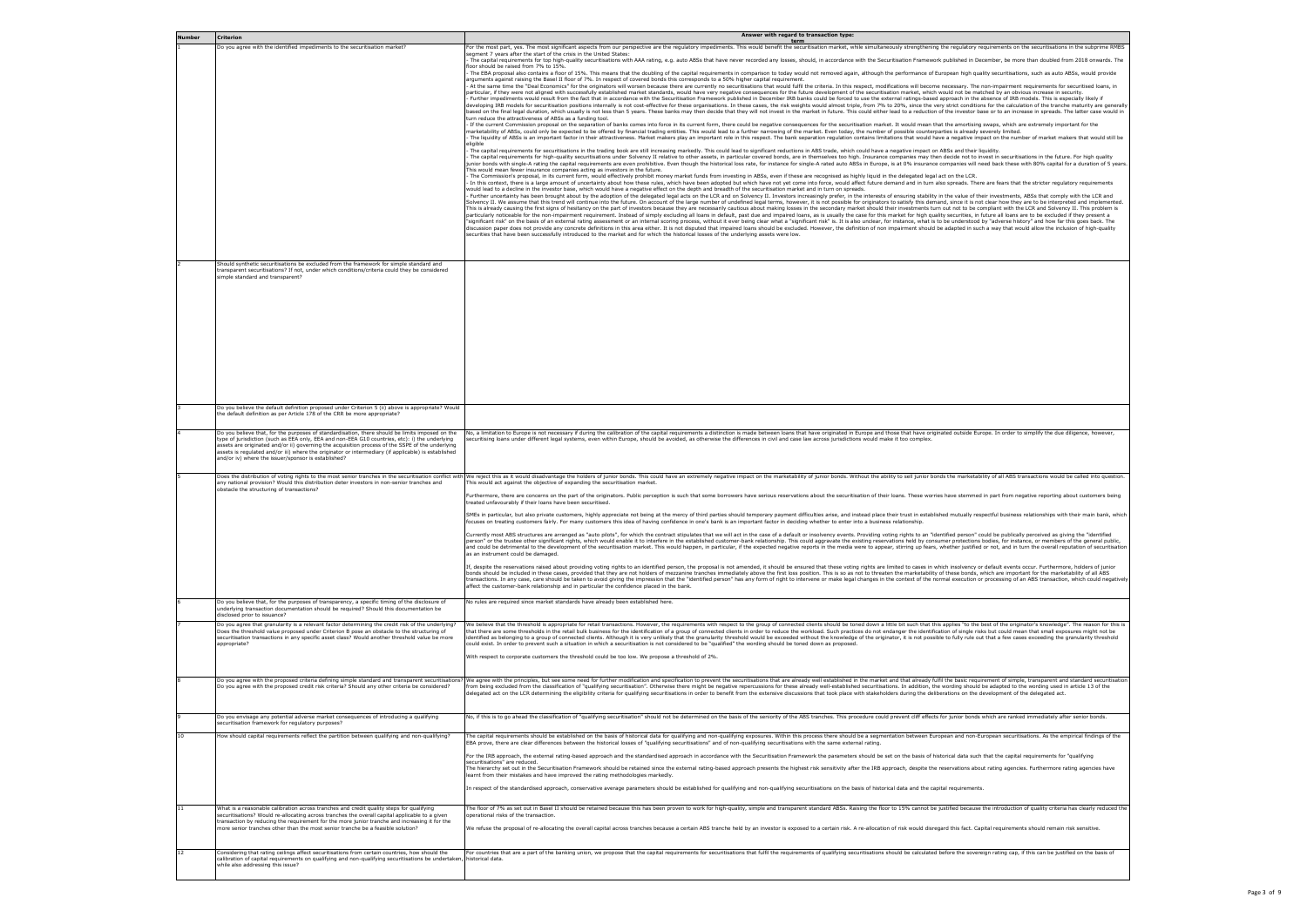|                 |                                                                                                                                                                                                                                                                                                                                                                                                                                                                                                                                                                                                                                                                                                                                                                                                                                                   | EBA proposed criteria for identifying a simple, standard and transparent securitisation<br>Answer with regard to transaction type:                                                                                                                                                                                                                                                                                                                                                                                                                                                                                                                                                                                                                                                                                                                                                                                                                                                                           |
|-----------------|---------------------------------------------------------------------------------------------------------------------------------------------------------------------------------------------------------------------------------------------------------------------------------------------------------------------------------------------------------------------------------------------------------------------------------------------------------------------------------------------------------------------------------------------------------------------------------------------------------------------------------------------------------------------------------------------------------------------------------------------------------------------------------------------------------------------------------------------------|--------------------------------------------------------------------------------------------------------------------------------------------------------------------------------------------------------------------------------------------------------------------------------------------------------------------------------------------------------------------------------------------------------------------------------------------------------------------------------------------------------------------------------------------------------------------------------------------------------------------------------------------------------------------------------------------------------------------------------------------------------------------------------------------------------------------------------------------------------------------------------------------------------------------------------------------------------------------------------------------------------------|
| <b>Number</b>   | <b>Criterion</b><br><b>Pillar I: simple securitisations</b>                                                                                                                                                                                                                                                                                                                                                                                                                                                                                                                                                                                                                                                                                                                                                                                       | synthetic                                                                                                                                                                                                                                                                                                                                                                                                                                                                                                                                                                                                                                                                                                                                                                                                                                                                                                                                                                                                    |
|                 | introduction:                                                                                                                                                                                                                                                                                                                                                                                                                                                                                                                                                                                                                                                                                                                                                                                                                                     | We agree with the EBA's proposal to introduce a new category of simple, standard and transparent securitisation. Furthermore, we agree in principle with most of the criteria proposed by the EBA for securitisations to quali<br>standard and transparent. However, we believe that the exclusion of certain synthetic transactions is not justified, in particular, if the setup of a securitisation as a synthetic securitisation is the only reason for not<br>for simple standard and transparent securitisations. Often synthetic transactions are employed by banks to transfer credit risk from their traditional loan business financing real economy customers. In order to allow banks<br>synthetic securitisations in the future as an efficient risk transfer tool, we propose this should also be included in the EBA's catalogue. In addition to our answer to question 2, please find below our comments on certain<br>be amended to reflect the nature of such securitisation transactions. |
|                 | The securitisation should meet the following conditions:<br>It should be a securitisation as defined in the CRR (as per Article 4 (61)):<br>It should be a 'traditional securitisation' as defined in the CRR (as per Article 242(10));<br>It should not be a 're-securitisation' as defined in the CRR (as per Article 4 (63)).                                                                                                                                                                                                                                                                                                                                                                                                                                                                                                                  | Bullet point 2 could be replaced with: "Underlying exposures originated in accordance with sound and prudent lending criteria representing the banking book". This could also be restricted to "real economy assets".                                                                                                                                                                                                                                                                                                                                                                                                                                                                                                                                                                                                                                                                                                                                                                                        |
|                 | The securitisation should not be characterised by an active portfolio management on a<br>discretionary basis. Assets transferred to a securitisation should be whole portfolios of eligible<br>exposures or should be randomly selected from those satisfying eligibility criteria and may not be<br>actively selected or otherwise cherry-picked. Substitution of exposures that are in breach of<br>representations and warranties should in principle not be considered as active portfolio                                                                                                                                                                                                                                                                                                                                                    | Confirmation of the note that already features in the EBA paper (p.40) explaining that the replenishment and the replacement of "non-compliant exposures" is not to be understood as APM.                                                                                                                                                                                                                                                                                                                                                                                                                                                                                                                                                                                                                                                                                                                                                                                                                    |
|                 | The securitisation should be characterised by legal true sale of the securitised assets and should<br>not include any severe insolvency clawback provisions. A legal opinion should confirm the true<br>sale and the enforceability of the transfer of assets under the applicable law(s). Severe clawback<br>provisions should include rules under which the sale of cash flow generating assets backing the<br>securitisation can be invalidated by the liquidator solely on the basis that it was concluded within<br>a certain period (suspect period) before the claration of insolvency of the seller<br>(originator/intermediary), or where such invalidation can only be prevented by the transferees if<br>they can prove that they were not aware of the insolvency of the seller (originator/intermediary)<br>at the time of the sale. | The risks for investors are reduced because without a secured party no premiums are paid and the structure breaks down. In addition, realised losses are carefully checked against criteria.                                                                                                                                                                                                                                                                                                                                                                                                                                                                                                                                                                                                                                                                                                                                                                                                                 |
|                 | The securitisation should be backed by exposures that are homogeneous in terms of asset type,<br>currency and legal system under which they are subject. In addition, the exposures should meet<br>the following criteria:<br>They arise from obligations with defined terms relating to rental, principal, interest or principal                                                                                                                                                                                                                                                                                                                                                                                                                                                                                                                 | oint i should also include "open lines".                                                                                                                                                                                                                                                                                                                                                                                                                                                                                                                                                                                                                                                                                                                                                                                                                                                                                                                                                                     |
|                 | and interest payments, or are rights to receive income from assets specified to support such<br>payments;<br>. They are consistently originated in the ordinary course of the original lender's business                                                                                                                                                                                                                                                                                                                                                                                                                                                                                                                                                                                                                                          |                                                                                                                                                                                                                                                                                                                                                                                                                                                                                                                                                                                                                                                                                                                                                                                                                                                                                                                                                                                                              |
|                 | pursuant to uniform and non-deteriorating underwriting standards:<br>ii. They contain a legal, valid and binding obligation of the obligor, enforceable in accordance<br>with its terms against any third party, to pay the sums of money specified in it (other than an                                                                                                                                                                                                                                                                                                                                                                                                                                                                                                                                                                          |                                                                                                                                                                                                                                                                                                                                                                                                                                                                                                                                                                                                                                                                                                                                                                                                                                                                                                                                                                                                              |
|                 | obligation to pay interest on overdue amounts);<br>v. They are underwritten:                                                                                                                                                                                                                                                                                                                                                                                                                                                                                                                                                                                                                                                                                                                                                                      |                                                                                                                                                                                                                                                                                                                                                                                                                                                                                                                                                                                                                                                                                                                                                                                                                                                                                                                                                                                                              |
|                 | a. with full recourse to an obligor that is an individual or a corporate and that is not a special<br>purpose entity, and<br>b. on the basis that the repayment necessary to repay the securitisations was not intended, in                                                                                                                                                                                                                                                                                                                                                                                                                                                                                                                                                                                                                       |                                                                                                                                                                                                                                                                                                                                                                                                                                                                                                                                                                                                                                                                                                                                                                                                                                                                                                                                                                                                              |
|                 | whole or in part, to be substantially reliant on the refinancing of the underlying exposures or re-<br>sale value of the assets that are being financed by those underlying exposures.                                                                                                                                                                                                                                                                                                                                                                                                                                                                                                                                                                                                                                                            |                                                                                                                                                                                                                                                                                                                                                                                                                                                                                                                                                                                                                                                                                                                                                                                                                                                                                                                                                                                                              |
|                 | At the time of inclusion in the securitisation, the underlying exposures should not include:<br>. Any disputes between original lender and borrower on the underlying assets;<br>. Any exposures which are in default. An exposure is considered to be in default if:<br>a. it is more than 90 days past-due;<br>o. the debtor is assessed as unlikely to pay its credit obligations in full without realisation of<br>collateral, regardless of the existence of any past-due amount or of the number of days past due<br>ii. Any exposures to a credit-impaired borrower. For these purposes, a borrower should be                                                                                                                                                                                                                              | rrespective of true-sale/synthetic:<br>unlikely to pay" (ii b) should be defined more clearly<br>three years" (iii): duration is too long / very difficult to implement on an operational level / not justifiable from a lending perspective                                                                                                                                                                                                                                                                                                                                                                                                                                                                                                                                                                                                                                                                                                                                                                 |
|                 | deemed as credit-impaired where he has been the subject of an insolvency or debt restructuring<br>process due to financial difficulties within three years prior to the date of origination or he is, to<br>the knowledge of the institution at the time of inclusion of the exposure in the securitisation,<br>recorded on a public credit registry of persons with adverse credit history, or other credit registry<br>where a public one is not available in the jurisdiction, or he has a credit assessment by an ECAI<br>or a credit score indicating significant risk of default:<br>iv. Any transferable securities, as defined in Directive 2004/39/EC (MIFID) or derivatives, except<br>derivatives used to hedge currency and interest rate risk arising in the securitisation.                                                         |                                                                                                                                                                                                                                                                                                                                                                                                                                                                                                                                                                                                                                                                                                                                                                                                                                                                                                                                                                                                              |
|                 | In addition, the original lender should provide representations and warranties that assets being<br>included in the securitisation are not subject to any condition or encumbrance that can be<br>foreseen to adversely affect enforceability in respect of collections due.                                                                                                                                                                                                                                                                                                                                                                                                                                                                                                                                                                      |                                                                                                                                                                                                                                                                                                                                                                                                                                                                                                                                                                                                                                                                                                                                                                                                                                                                                                                                                                                                              |
|                 |                                                                                                                                                                                                                                                                                                                                                                                                                                                                                                                                                                                                                                                                                                                                                                                                                                                   |                                                                                                                                                                                                                                                                                                                                                                                                                                                                                                                                                                                                                                                                                                                                                                                                                                                                                                                                                                                                              |
|                 |                                                                                                                                                                                                                                                                                                                                                                                                                                                                                                                                                                                                                                                                                                                                                                                                                                                   |                                                                                                                                                                                                                                                                                                                                                                                                                                                                                                                                                                                                                                                                                                                                                                                                                                                                                                                                                                                                              |
|                 | At the time of inclusion, the underlying exposures are such that at least one payment has been<br>made by the borrower, except in the case of securitisations backed by personal overdraft<br>facilities and credit card receivables<br><b>Pillar II: standard securitisations</b>                                                                                                                                                                                                                                                                                                                                                                                                                                                                                                                                                                | irrespective of true-sale/synthetic: add bullet point on loans and supplier requirements to the list of exceptions. Note to highlight that interest payments are classed as a "payment".                                                                                                                                                                                                                                                                                                                                                                                                                                                                                                                                                                                                                                                                                                                                                                                                                     |
|                 | The securitisation should fulfill the CRR retention rules (Article 405 of the CRR).<br>interest rate and currency risks arising in the securitisation should be appropriately mitigated<br>and any hedging should be documented according to standard industry master agreements. Only<br>derivatives used for genuine hedging purposes should be allowed.                                                                                                                                                                                                                                                                                                                                                                                                                                                                                        | no significant comments at this time<br>Generally not necessary                                                                                                                                                                                                                                                                                                                                                                                                                                                                                                                                                                                                                                                                                                                                                                                                                                                                                                                                              |
|                 | Any referenced interest payments under the securitisation assets and liabilities should be based<br>on commonly encountered market interest rates and may include terms for caps and floors, but<br>should not reference complex formulae or derivatives.                                                                                                                                                                                                                                                                                                                                                                                                                                                                                                                                                                                         | no significant comments at this time                                                                                                                                                                                                                                                                                                                                                                                                                                                                                                                                                                                                                                                                                                                                                                                                                                                                                                                                                                         |
| 10 <sup>1</sup> | The transaction documentation of those transactions featuring a revolving period should include<br>provisions for appropriate early amortisation events and/or triggers of termination of the<br>evolving period, which should include, at least, each of the following:                                                                                                                                                                                                                                                                                                                                                                                                                                                                                                                                                                          | NB: this requirement must not come into conflict with the "essential and efficient transfer of risks".                                                                                                                                                                                                                                                                                                                                                                                                                                                                                                                                                                                                                                                                                                                                                                                                                                                                                                       |
|                 | A deterioration in the credit quality of the underlying exposures;<br>i A failure to generate sufficient new underlying exposures of at least similar credit quality; and<br>ii The occurrence of an insolvency-related event with regards to the originator or the servicer.                                                                                                                                                                                                                                                                                                                                                                                                                                                                                                                                                                     |                                                                                                                                                                                                                                                                                                                                                                                                                                                                                                                                                                                                                                                                                                                                                                                                                                                                                                                                                                                                              |
| 11              | Following the occurrence of a performance-related trigger, an event of default or an acceleration no significant comments at this time<br>event:                                                                                                                                                                                                                                                                                                                                                                                                                                                                                                                                                                                                                                                                                                  |                                                                                                                                                                                                                                                                                                                                                                                                                                                                                                                                                                                                                                                                                                                                                                                                                                                                                                                                                                                                              |
|                 | The securitisation positions are repaid in accordance with a sequential amortisation payment<br>priority, whereby the seniority of the tranches determines the sequential order of payments. In<br>particular, a repayment of noteholders in an order of priority that is 'reverse' with respect to their<br>seniority should not be foreseen;                                                                                                                                                                                                                                                                                                                                                                                                                                                                                                    |                                                                                                                                                                                                                                                                                                                                                                                                                                                                                                                                                                                                                                                                                                                                                                                                                                                                                                                                                                                                              |
|                 | i There are no provisions requiring immediate liquidation of the underlying assets at market                                                                                                                                                                                                                                                                                                                                                                                                                                                                                                                                                                                                                                                                                                                                                      |                                                                                                                                                                                                                                                                                                                                                                                                                                                                                                                                                                                                                                                                                                                                                                                                                                                                                                                                                                                                              |

**EBA proposed criteria for identifying a simple, standard and transparent securitisation**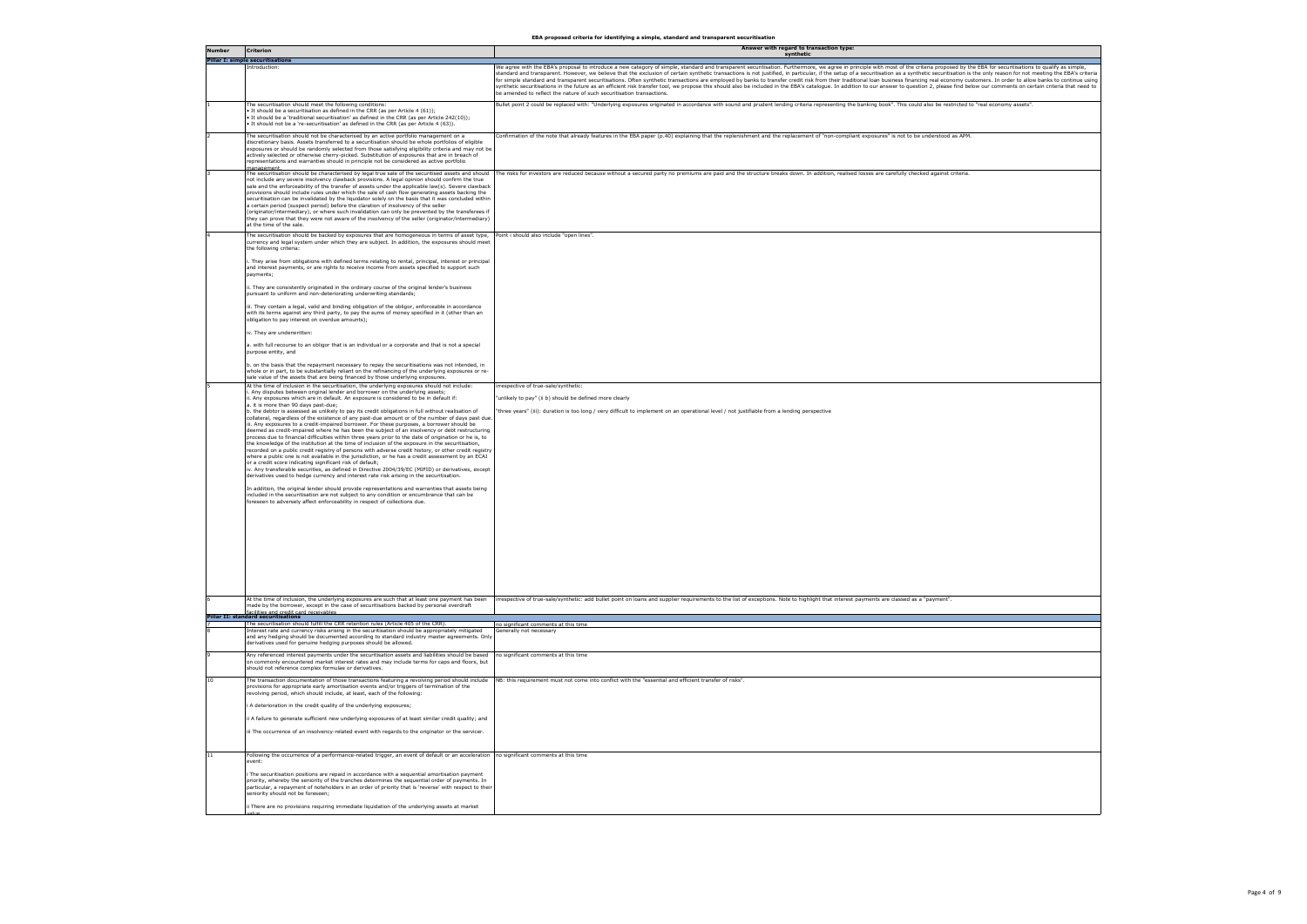| <b>Number</b>        | <b>Criterion</b>                                                                                                                                                                                                                                                                                                                                                                                                           | Answer with regard to transaction type:<br>synthetic                                                                                                                                                                                                                                                                                                                                                                                                                                                                                                                                                                                                                                                                                                                                                                                                                                                                                                                                                                                                                                                                                                                                                                                                                                                                                                                                                                                                                                                                                                                                                                                                                                                                                                                                   |
|----------------------|----------------------------------------------------------------------------------------------------------------------------------------------------------------------------------------------------------------------------------------------------------------------------------------------------------------------------------------------------------------------------------------------------------------------------|----------------------------------------------------------------------------------------------------------------------------------------------------------------------------------------------------------------------------------------------------------------------------------------------------------------------------------------------------------------------------------------------------------------------------------------------------------------------------------------------------------------------------------------------------------------------------------------------------------------------------------------------------------------------------------------------------------------------------------------------------------------------------------------------------------------------------------------------------------------------------------------------------------------------------------------------------------------------------------------------------------------------------------------------------------------------------------------------------------------------------------------------------------------------------------------------------------------------------------------------------------------------------------------------------------------------------------------------------------------------------------------------------------------------------------------------------------------------------------------------------------------------------------------------------------------------------------------------------------------------------------------------------------------------------------------------------------------------------------------------------------------------------------------|
| 12                   | The transaction documentation should clearly specify the contractual obligations, duties and<br>responsibilities of the trustee, servicer and other ancillary service providers as well as the                                                                                                                                                                                                                             | rrespective of true-sale/synthetic: what happens when there are problems in the practical implementation?                                                                                                                                                                                                                                                                                                                                                                                                                                                                                                                                                                                                                                                                                                                                                                                                                                                                                                                                                                                                                                                                                                                                                                                                                                                                                                                                                                                                                                                                                                                                                                                                                                                                              |
|                      | processes and responsibilities necessary to ensure that:                                                                                                                                                                                                                                                                                                                                                                   | In general the following question arises:                                                                                                                                                                                                                                                                                                                                                                                                                                                                                                                                                                                                                                                                                                                                                                                                                                                                                                                                                                                                                                                                                                                                                                                                                                                                                                                                                                                                                                                                                                                                                                                                                                                                                                                                              |
|                      | i the default or insolvency of the current servicer does not lead to a termination of the servicing<br>of the underlying assets;                                                                                                                                                                                                                                                                                           | "Do all SST criteria need to be met at all times or only at the beginning? What happens if while a transaction is in process certain criteria are not met or are temporarily not satisfied? Does the structure then lose the "<br>given to an SST?"                                                                                                                                                                                                                                                                                                                                                                                                                                                                                                                                                                                                                                                                                                                                                                                                                                                                                                                                                                                                                                                                                                                                                                                                                                                                                                                                                                                                                                                                                                                                    |
|                      | ii upon default and specified events, the replacement of the derivative counterparty is provided<br>for in all derivative contracts entered into for the benefit of the securitisation; and                                                                                                                                                                                                                                |                                                                                                                                                                                                                                                                                                                                                                                                                                                                                                                                                                                                                                                                                                                                                                                                                                                                                                                                                                                                                                                                                                                                                                                                                                                                                                                                                                                                                                                                                                                                                                                                                                                                                                                                                                                        |
|                      | iii upon default and specified events, the replacement of the liquidity facility provider or account<br>bank is provided for in any liquidity facilities or account bank agreements entered into for the<br>benefit of the securitisation.                                                                                                                                                                                 |                                                                                                                                                                                                                                                                                                                                                                                                                                                                                                                                                                                                                                                                                                                                                                                                                                                                                                                                                                                                                                                                                                                                                                                                                                                                                                                                                                                                                                                                                                                                                                                                                                                                                                                                                                                        |
| 13                   | The transaction documentation contains provisions relating to an 'identified person' with fiduciary<br>responsibilities, who acts on a timely basis and in the best interest of investors in the                                                                                                                                                                                                                           | irrespective of true-sale/synthetic: what happens when there are problems in the practical implementation?                                                                                                                                                                                                                                                                                                                                                                                                                                                                                                                                                                                                                                                                                                                                                                                                                                                                                                                                                                                                                                                                                                                                                                                                                                                                                                                                                                                                                                                                                                                                                                                                                                                                             |
|                      | securitisation transaction to the extent permitted by applicable law and in accordance with the<br>terms and conditions of the securitisation transaction. The terms and conditions of the notes and                                                                                                                                                                                                                       |                                                                                                                                                                                                                                                                                                                                                                                                                                                                                                                                                                                                                                                                                                                                                                                                                                                                                                                                                                                                                                                                                                                                                                                                                                                                                                                                                                                                                                                                                                                                                                                                                                                                                                                                                                                        |
|                      | contractual transaction documentation should contain provisions facilitating the timely resolution<br>of conflicts between different classes of noteholders by the 'identified person'. In order to<br>facilitate the activities of the identified person, voting rights of the investors should be clearly                                                                                                                |                                                                                                                                                                                                                                                                                                                                                                                                                                                                                                                                                                                                                                                                                                                                                                                                                                                                                                                                                                                                                                                                                                                                                                                                                                                                                                                                                                                                                                                                                                                                                                                                                                                                                                                                                                                        |
| 14                   | defined and allocated to the most senior credit tranches in the securitisation.<br>The management of the servicer of the securitisation should demonstrate expertise in servicing<br>the underlying loans, supported by a management team with extensive industry experience.                                                                                                                                              | no significant comments at this time                                                                                                                                                                                                                                                                                                                                                                                                                                                                                                                                                                                                                                                                                                                                                                                                                                                                                                                                                                                                                                                                                                                                                                                                                                                                                                                                                                                                                                                                                                                                                                                                                                                                                                                                                   |
|                      | Policies, procedures and risk management controls should be well documented. There should be<br>strong systems and reporting capabilities in place.                                                                                                                                                                                                                                                                        |                                                                                                                                                                                                                                                                                                                                                                                                                                                                                                                                                                                                                                                                                                                                                                                                                                                                                                                                                                                                                                                                                                                                                                                                                                                                                                                                                                                                                                                                                                                                                                                                                                                                                                                                                                                        |
|                      | Pillar III: transparent securitisation<br>The securitisation should meet the requirements of the Prospectus Directive                                                                                                                                                                                                                                                                                                      | no significant comments at this time                                                                                                                                                                                                                                                                                                                                                                                                                                                                                                                                                                                                                                                                                                                                                                                                                                                                                                                                                                                                                                                                                                                                                                                                                                                                                                                                                                                                                                                                                                                                                                                                                                                                                                                                                   |
|                      | The securitisation should meet the requirements of Article 409 of the CRR and Article 8b of the                                                                                                                                                                                                                                                                                                                            | no significant comments at this time                                                                                                                                                                                                                                                                                                                                                                                                                                                                                                                                                                                                                                                                                                                                                                                                                                                                                                                                                                                                                                                                                                                                                                                                                                                                                                                                                                                                                                                                                                                                                                                                                                                                                                                                                   |
|                      | CRA (disclosure to investors).<br>Where legally possible, investors should have access to all underlying transaction documents.                                                                                                                                                                                                                                                                                            | no significant comments at this time                                                                                                                                                                                                                                                                                                                                                                                                                                                                                                                                                                                                                                                                                                                                                                                                                                                                                                                                                                                                                                                                                                                                                                                                                                                                                                                                                                                                                                                                                                                                                                                                                                                                                                                                                   |
| 18                   | The transaction documentation should provide in clear and consistent terms definitions, remedies                                                                                                                                                                                                                                                                                                                           | For synthetic transactions a CF model is not necessary or not able to present such detail.                                                                                                                                                                                                                                                                                                                                                                                                                                                                                                                                                                                                                                                                                                                                                                                                                                                                                                                                                                                                                                                                                                                                                                                                                                                                                                                                                                                                                                                                                                                                                                                                                                                                                             |
|                      | and actions relating to delinquency and default of underlying debtors, debt restructuring, debt<br>forgiveness, forbearance, payment holidays and other asset performance remedies. The<br>transaction documents should clearly specify the priority of payments, triggers, changes in                                                                                                                                     |                                                                                                                                                                                                                                                                                                                                                                                                                                                                                                                                                                                                                                                                                                                                                                                                                                                                                                                                                                                                                                                                                                                                                                                                                                                                                                                                                                                                                                                                                                                                                                                                                                                                                                                                                                                        |
|                      | waterfall following trigger breaches as well as the obligation to report such breaches. Any change<br>in the waterfall should be reported on a timely basis, at the time of its occurrence. The originator<br>or sponsor should provide investors a liability cash flow.                                                                                                                                                   |                                                                                                                                                                                                                                                                                                                                                                                                                                                                                                                                                                                                                                                                                                                                                                                                                                                                                                                                                                                                                                                                                                                                                                                                                                                                                                                                                                                                                                                                                                                                                                                                                                                                                                                                                                                        |
|                      |                                                                                                                                                                                                                                                                                                                                                                                                                            |                                                                                                                                                                                                                                                                                                                                                                                                                                                                                                                                                                                                                                                                                                                                                                                                                                                                                                                                                                                                                                                                                                                                                                                                                                                                                                                                                                                                                                                                                                                                                                                                                                                                                                                                                                                        |
| 19                   | The transaction should be subject to mandatory external verification on a sample of underlying<br>assets (confidence level of at least 95%) at issuance, by an appropriate and independent party<br>or parties, other than a credit rating agency. Confirmation that this verification has occurred                                                                                                                        | no significant comments at this time                                                                                                                                                                                                                                                                                                                                                                                                                                                                                                                                                                                                                                                                                                                                                                                                                                                                                                                                                                                                                                                                                                                                                                                                                                                                                                                                                                                                                                                                                                                                                                                                                                                                                                                                                   |
| 20                   | should be included in the transaction documentation.<br>Investors and prospective investors should have readily available access to data on the historical                                                                                                                                                                                                                                                                 | no significant comments at this time                                                                                                                                                                                                                                                                                                                                                                                                                                                                                                                                                                                                                                                                                                                                                                                                                                                                                                                                                                                                                                                                                                                                                                                                                                                                                                                                                                                                                                                                                                                                                                                                                                                                                                                                                   |
|                      | default and loss performance, such as delinquency and default data, for substantially similar<br>exposures to those being securitised, covering a historical period representing a significant stress<br>or where such period is not available, at least 5 years of historical performance. The basis for<br>claiming similarity to exposures being securitised should also be disclosed.                                  |                                                                                                                                                                                                                                                                                                                                                                                                                                                                                                                                                                                                                                                                                                                                                                                                                                                                                                                                                                                                                                                                                                                                                                                                                                                                                                                                                                                                                                                                                                                                                                                                                                                                                                                                                                                        |
| 21                   | Investors and prospective investors should have readily available access to data on the<br>underlying individual assets on a loan-by-loan level, at inception, before the pricing of the<br>securitisation, and on an ongoing basis. Cut-off dates of this disclosure should be aligned with<br>those used for investor reporting purposes.                                                                                | no significant comments at this time                                                                                                                                                                                                                                                                                                                                                                                                                                                                                                                                                                                                                                                                                                                                                                                                                                                                                                                                                                                                                                                                                                                                                                                                                                                                                                                                                                                                                                                                                                                                                                                                                                                                                                                                                   |
| 22                   | Investor reporting should occur at least on a quarterly basis.<br>As part of investor reporting the following information should also be disclosed:<br>. All materially relevant data on the credit quality and performance of underlying assets,<br>including data allowing investors to clearly identify debt restructuring, debt forgiveness,<br>forbearance, payment holidays, delinguencies and defaults in the pool; | For synthetic transactions a CF model is not necessary or not able to present such detail.                                                                                                                                                                                                                                                                                                                                                                                                                                                                                                                                                                                                                                                                                                                                                                                                                                                                                                                                                                                                                                                                                                                                                                                                                                                                                                                                                                                                                                                                                                                                                                                                                                                                                             |
| Credit risk criteria | . Data on the cash flows generated by underlying assets and by the liabilities of the<br>securitisation, including separate disclosure of the securitisation's income and disbursements, i.e.<br>scheduled principal, scheduled interest, prepaid principal, past due interest and fees and<br>charges;<br>aterfall trinners and the channes in waterfall that this entai                                                  |                                                                                                                                                                                                                                                                                                                                                                                                                                                                                                                                                                                                                                                                                                                                                                                                                                                                                                                                                                                                                                                                                                                                                                                                                                                                                                                                                                                                                                                                                                                                                                                                                                                                                                                                                                                        |
|                      | Underlying exposures should be originated in accordance with sound and prudent credit granting                                                                                                                                                                                                                                                                                                                             | no significant comments at this time                                                                                                                                                                                                                                                                                                                                                                                                                                                                                                                                                                                                                                                                                                                                                                                                                                                                                                                                                                                                                                                                                                                                                                                                                                                                                                                                                                                                                                                                                                                                                                                                                                                                                                                                                   |
|                      | criteria. Such criteria should include at least an assessment of the borrower's creditworthiness in<br>accordance with paragraphs 1 to 4, 5(a) and 6 of Article 18 of Directive 2014/17/EU or Article 8<br>of Directive 2008/48/EC, as applicable.                                                                                                                                                                         |                                                                                                                                                                                                                                                                                                                                                                                                                                                                                                                                                                                                                                                                                                                                                                                                                                                                                                                                                                                                                                                                                                                                                                                                                                                                                                                                                                                                                                                                                                                                                                                                                                                                                                                                                                                        |
|                      | The pool of exposures to be securitised should be such that the largest aggregated exposure to a<br>single obligor does not exceed 1% of the value of the aggregate outstanding balance. For the                                                                                                                                                                                                                           | no significant comments at this time                                                                                                                                                                                                                                                                                                                                                                                                                                                                                                                                                                                                                                                                                                                                                                                                                                                                                                                                                                                                                                                                                                                                                                                                                                                                                                                                                                                                                                                                                                                                                                                                                                                                                                                                                   |
|                      | purposes of this calculation, loans or leases to a group of connected clients, as referred to in<br>Article 4(39) of the CRR, should be considered as exposures to a single obligor.                                                                                                                                                                                                                                       |                                                                                                                                                                                                                                                                                                                                                                                                                                                                                                                                                                                                                                                                                                                                                                                                                                                                                                                                                                                                                                                                                                                                                                                                                                                                                                                                                                                                                                                                                                                                                                                                                                                                                                                                                                                        |
|                      | The underlying exposures should fulfil each of the following criteria:                                                                                                                                                                                                                                                                                                                                                     | no significant comments at this time                                                                                                                                                                                                                                                                                                                                                                                                                                                                                                                                                                                                                                                                                                                                                                                                                                                                                                                                                                                                                                                                                                                                                                                                                                                                                                                                                                                                                                                                                                                                                                                                                                                                                                                                                   |
|                      | . They have to be exposures to individuals or undertakings that are resident, domiciled or<br>established in an EEA jurisdiction, and                                                                                                                                                                                                                                                                                      |                                                                                                                                                                                                                                                                                                                                                                                                                                                                                                                                                                                                                                                                                                                                                                                                                                                                                                                                                                                                                                                                                                                                                                                                                                                                                                                                                                                                                                                                                                                                                                                                                                                                                                                                                                                        |
|                      | ii. At the time of inclusion they have to meet the conditions for being assigned, under the<br>Standardised Approach and taking into account any eligible credit risk mitigation, a risk weight<br>equal to or smaller than:                                                                                                                                                                                               |                                                                                                                                                                                                                                                                                                                                                                                                                                                                                                                                                                                                                                                                                                                                                                                                                                                                                                                                                                                                                                                                                                                                                                                                                                                                                                                                                                                                                                                                                                                                                                                                                                                                                                                                                                                        |
|                      | a. [40%] on a weighted average basis where the exposure is a loan secured by a residential<br>mortgage or fully guaranteed residential loan, as referred to in paragraph 1(e) of Article 129 of<br>the CRR;                                                                                                                                                                                                                |                                                                                                                                                                                                                                                                                                                                                                                                                                                                                                                                                                                                                                                                                                                                                                                                                                                                                                                                                                                                                                                                                                                                                                                                                                                                                                                                                                                                                                                                                                                                                                                                                                                                                                                                                                                        |
|                      | b. [50%] on an individual loan basis where the exposure is a loan secured by a commercial<br>mortgage<br>[75%] on an individual loan basis where the exposure is a retail exposure                                                                                                                                                                                                                                         |                                                                                                                                                                                                                                                                                                                                                                                                                                                                                                                                                                                                                                                                                                                                                                                                                                                                                                                                                                                                                                                                                                                                                                                                                                                                                                                                                                                                                                                                                                                                                                                                                                                                                                                                                                                        |
|                      | d. [100%] on an individual loan basis for any other exposures.<br>iii. Under (a) and (b) loans secured by lower ranking security rights on a given asset should only                                                                                                                                                                                                                                                       |                                                                                                                                                                                                                                                                                                                                                                                                                                                                                                                                                                                                                                                                                                                                                                                                                                                                                                                                                                                                                                                                                                                                                                                                                                                                                                                                                                                                                                                                                                                                                                                                                                                                                                                                                                                        |
| <b>Questions</b>     | be included in the securitisation if all loans secured by prior ranking security rights on that asset<br>are also included in the securitisation. Under (a) no loan in the securitised portfolio should be                                                                                                                                                                                                                 |                                                                                                                                                                                                                                                                                                                                                                                                                                                                                                                                                                                                                                                                                                                                                                                                                                                                                                                                                                                                                                                                                                                                                                                                                                                                                                                                                                                                                                                                                                                                                                                                                                                                                                                                                                                        |
|                      | Do you agree with the identified impediments to the securitisation market?                                                                                                                                                                                                                                                                                                                                                 |                                                                                                                                                                                                                                                                                                                                                                                                                                                                                                                                                                                                                                                                                                                                                                                                                                                                                                                                                                                                                                                                                                                                                                                                                                                                                                                                                                                                                                                                                                                                                                                                                                                                                                                                                                                        |
|                      | Should synthetic securitisations be excluded from the framework for simple standard and<br>transparent securitisations? If not, under which conditions/criteria could they be considered                                                                                                                                                                                                                                   | Synthetic transactions should not be excluded from the framework for simple standard and transparent securitisations. This holds true in particular when the setup of a securitisation as a synthetic securitisation is the on<br>meeting the EBA's criteria for simple standard and transparent securitisations. The essential benefit of synthetic transactions for many originating banks is the transfer of credit risk (e.g. SME loans) to third parties, w                                                                                                                                                                                                                                                                                                                                                                                                                                                                                                                                                                                                                                                                                                                                                                                                                                                                                                                                                                                                                                                                                                                                                                                                                                                                                                                       |
|                      | simple standard and transparent?                                                                                                                                                                                                                                                                                                                                                                                           | transactions (traditional securitisations) cannot be employed because bank customers do not want the bank to sell their loans (transfer clause limitations). Moreover synthetic transactions are often the only way to manage<br>certain off-balance-sheet exposures, e.g. letters of credits or avals provided to a bank's customers. This also applies to certain on-balance-sheet exposures, such as until-further-notice overdraft facilities. In other wor<br>transactions do support the real economy SME transactions in the most efficient way by enabling banks to transfer the risks of various lending products, while also allaying concerns held by the bank's clients about such is<br>secrecy or the unjustified but widely spread threat of a sale of the relationship to third parties, such as hedge funds.                                                                                                                                                                                                                                                                                                                                                                                                                                                                                                                                                                                                                                                                                                                                                                                                                                                                                                                                                          |
|                      |                                                                                                                                                                                                                                                                                                                                                                                                                            | We do acknowledge that the originator as well as the investor might be exposed to an additional counterparty risk in comparison to true-sale transactions. Nevertheless the counterparty risk in true-sale transactions might<br>necessary interest or FX derivatives used to transform the cash flow of the underlying pool. However, the counterparty risk from the originator's perspective can be mitigated when equivalent cash collateral is provided (SP<br>quarantee or credit derivative with originating bank to claim risk transfer and issues credit-linked notes to external investors). The cash collateral is either deposited with the originating bank or a third bank and is pl<br>On the other hand any counterparty risk from the investor's perspective can be mitigated by setting a rating trigger for the deposit bank. If the deposit bank is downgraded below a predefined threshold, the cash deposit (a<br>CLN) needs to be transferred to another eligible bank. Thus the investor only faces a "jump to default" risk if the bank becomes insolvent immediately without a preceding rating shift. However synthetic transactions also o                                                                                                                                                                                                                                                                                                                                                                                                                                                                                                                                                                                                                  |
|                      |                                                                                                                                                                                                                                                                                                                                                                                                                            | that true-sale transactions do not. Since the securitised assets will not be sold to the SPV there are no risks to the legal validity of the receivables, commingling risk, settlement risk or collection risk. This implies t<br>suffer any losses arising from such risks since they are the credit default risk. Moreover, if the originator bank defaults, the guarantee or credit default swap will be terminated and the investor gets back the cash provi<br>purchased CLN) exceeding any occurred credit events in the underlying portfolio (in contrast to selling the securitised assets or awaiting any scheduled repayments in the portfolio). This is of particular interest for inve<br>buy certain credit risk, but not buy the actual underlyings (and would potentially have to wait until all assets are sold before getting their cash back).<br>As mentioned above, synthetic transactions can be structured in a simple and transparent way. Often the transactions and associated documentation is less complex for both issuer and investor as it does not involve the sale<br>way of example there are far fewer involved parties in a synthetic transaction, meaning the complexity of criterion 12 (documentation specifying contractual obligations, duties and responsibilities of the trustee, servicer<br>service providers) can be significantly reduced.<br>In summary we believe that when synthetic securitisations of bank loans meet the spirit of the remaining EBA criteria, the setup as a synthetic securitisation should not hamper the inclusion of such transactions in the def<br>standard and transparent securitisation" and requlators should encourage the ability of banks to manage the risks associated with bank-originated loans. |
|                      | Do you believe the default definition proposed under Criterion 5 (ii) above is appropriate? Would                                                                                                                                                                                                                                                                                                                          |                                                                                                                                                                                                                                                                                                                                                                                                                                                                                                                                                                                                                                                                                                                                                                                                                                                                                                                                                                                                                                                                                                                                                                                                                                                                                                                                                                                                                                                                                                                                                                                                                                                                                                                                                                                        |
|                      | the default definition as per Article 178 of the CRR be more appropriate?                                                                                                                                                                                                                                                                                                                                                  |                                                                                                                                                                                                                                                                                                                                                                                                                                                                                                                                                                                                                                                                                                                                                                                                                                                                                                                                                                                                                                                                                                                                                                                                                                                                                                                                                                                                                                                                                                                                                                                                                                                                                                                                                                                        |

| ructure then lose the "special treatment"                                                                                    |
|------------------------------------------------------------------------------------------------------------------------------|
|                                                                                                                              |
|                                                                                                                              |
|                                                                                                                              |
|                                                                                                                              |
|                                                                                                                              |
|                                                                                                                              |
|                                                                                                                              |
|                                                                                                                              |
|                                                                                                                              |
|                                                                                                                              |
|                                                                                                                              |
|                                                                                                                              |
|                                                                                                                              |
|                                                                                                                              |
|                                                                                                                              |
|                                                                                                                              |
|                                                                                                                              |
|                                                                                                                              |
|                                                                                                                              |
|                                                                                                                              |
|                                                                                                                              |
|                                                                                                                              |
|                                                                                                                              |
|                                                                                                                              |
|                                                                                                                              |
|                                                                                                                              |
|                                                                                                                              |
|                                                                                                                              |
|                                                                                                                              |
|                                                                                                                              |
|                                                                                                                              |
|                                                                                                                              |
|                                                                                                                              |
|                                                                                                                              |
|                                                                                                                              |
|                                                                                                                              |
|                                                                                                                              |
|                                                                                                                              |
|                                                                                                                              |
|                                                                                                                              |
| tic securitisation is the only reason for not                                                                                |
| ns) to third parties, when true-sale<br>ten the only way to manage risk arising from<br>facilities. In other words synthetic |
| vank's clients about such issues as data                                                                                     |
| rue-sale transactions might also arise from                                                                                  |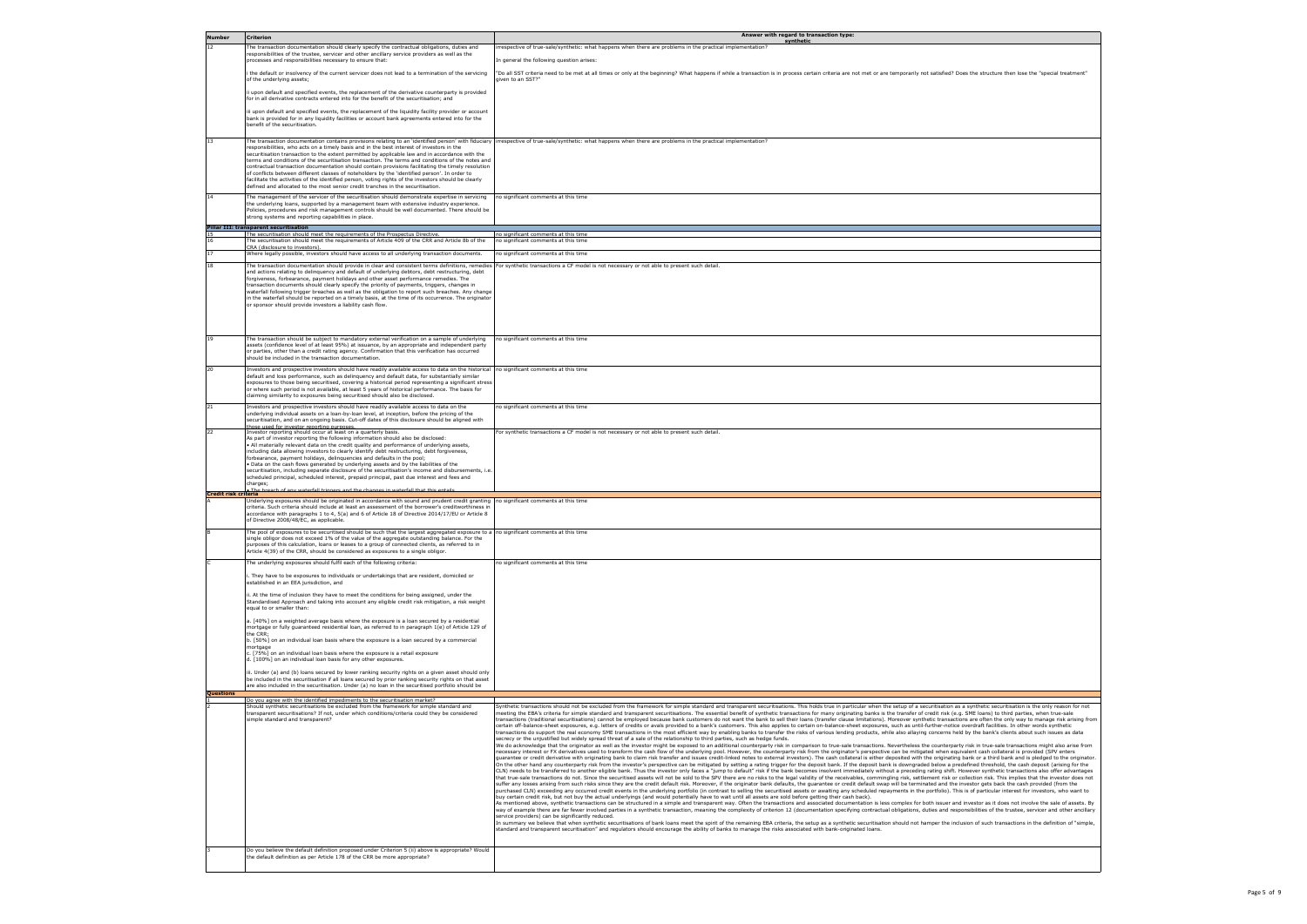| <b>Number</b>   | <b>Criterion</b>                                                                                                                                                                                                                                                                                                                                                                                                                                                    | Answer with regard to transaction type:<br>synthetic |
|-----------------|---------------------------------------------------------------------------------------------------------------------------------------------------------------------------------------------------------------------------------------------------------------------------------------------------------------------------------------------------------------------------------------------------------------------------------------------------------------------|------------------------------------------------------|
|                 | Do you believe that, for the purposes of standardisation, there should be limits imposed on the<br>type of jurisdiction (such as EEA only, EEA and non-EEA G10 countries, etc): i) the underlying<br>assets are originated and/or ii) governing the acquisition process of the SSPE of the underlying<br>assets is regulated and/or iii) where the originator or intermediary (if applicable) is established<br>and/or iv) where the issuer/sponsor is established? |                                                      |
|                 | Does the distribution of voting rights to the most senior tranches in the securitisation conflict with<br>any national provision? Would this distribution deter investors in non-senior tranches and<br>obstacle the structuring of transactions?                                                                                                                                                                                                                   |                                                      |
|                 | Do you believe that, for the purposes of transparency, a specific timing of the disclosure of<br>underlying transaction documentation should be required? Should this documentation be                                                                                                                                                                                                                                                                              |                                                      |
|                 | Seansuzzi ot anian hezolozih<br>Do you agree that granularity is a relevant factor determining the credit risk of the underlying?<br>Does the threshold value proposed under Criterion B pose an obstacle to the structuring of<br>securitisation transactions in any specific asset class? Would another threshold value be more<br>appropriate?                                                                                                                   |                                                      |
|                 | Do you agree with the proposed criteria defining simple standard and transparent securitisations?<br>Do you agree with the proposed credit risk criteria? Should any other criteria be considered?                                                                                                                                                                                                                                                                  |                                                      |
|                 | Do you envisage any potential adverse market consequences of introducing a qualifying<br>securitisation framework for regulatory purposes?                                                                                                                                                                                                                                                                                                                          |                                                      |
| 10 <sup>1</sup> | How should capital requirements reflect the partition between qualifying and non-qualifying?                                                                                                                                                                                                                                                                                                                                                                        |                                                      |
| 11              | What is a reasonable calibration across tranches and credit quality steps for qualifying<br>securitisations? Would re-allocating across tranches the overall capital applicable to a given<br>transaction by reducing the requirement for the more junior tranche and increasing it for the<br>more senior tranches other than the most senior tranche be a feasible solution?                                                                                      |                                                      |
| 12              | Considering that rating ceilings affect securitisations from certain countries, how should the<br>calibration of capital requirements on qualifying and non-qualifying securitisations be undertaken,<br>while also addressing this issue?                                                                                                                                                                                                                          |                                                      |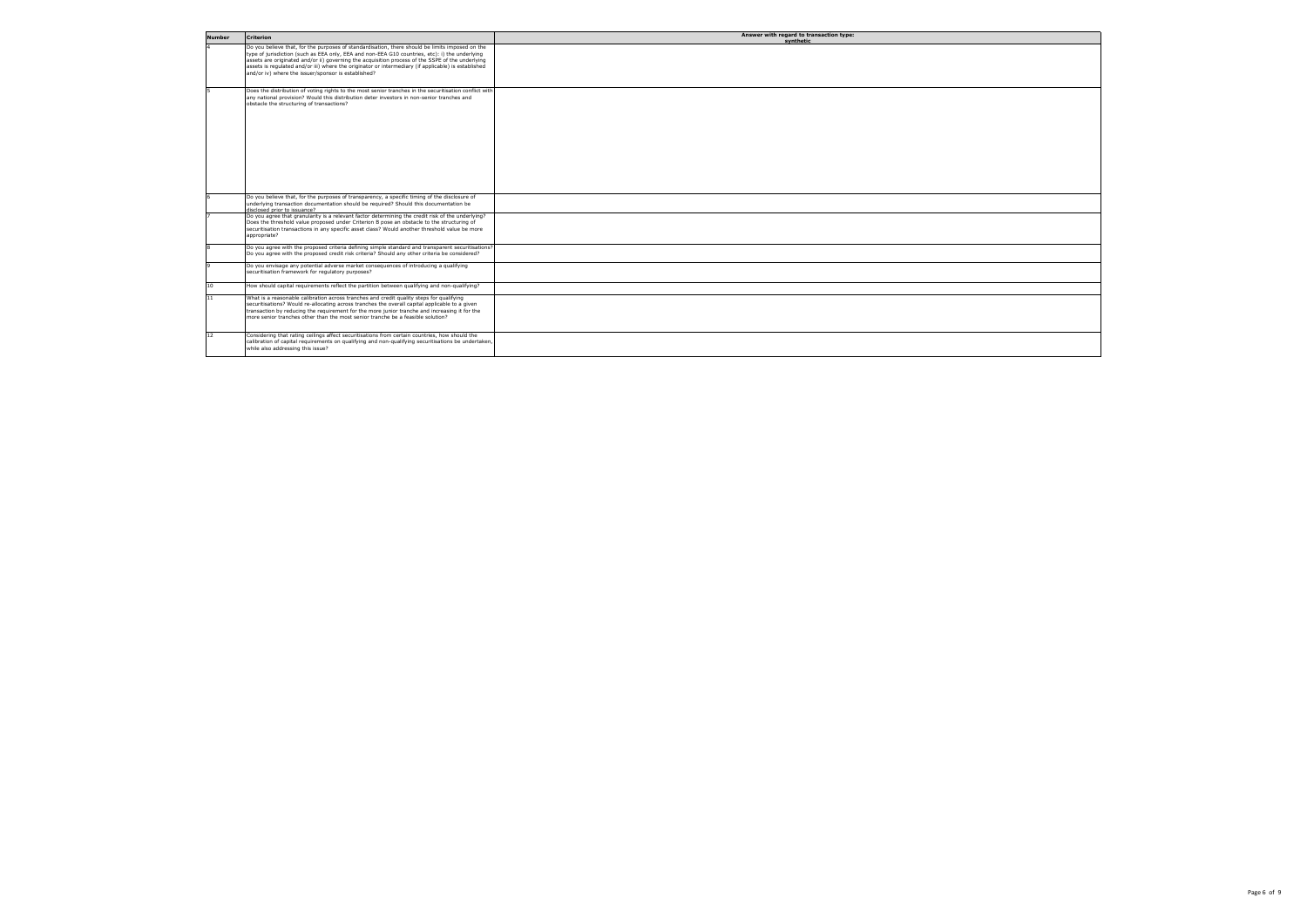| <b>Number</b> | <b>Criterion</b>                                                                                                                                                                                                                                                                                                                                                                                                                                                                                                                                                                                                                                                                                                                                                                                                                                                                                                                                                                                                                                                                                                                                                                                                                                                                                                                                                                                                                                                                                                                                                                              | Answer with regard to transaction type:<br>trade and leasing                                                                                                                                                                                                                                                                                                                                                                                                                                                                                                                                                                                                                                                                                                                                                                                                                                                                                                                                                                                                                                                                                                                                                                                                    |
|---------------|-----------------------------------------------------------------------------------------------------------------------------------------------------------------------------------------------------------------------------------------------------------------------------------------------------------------------------------------------------------------------------------------------------------------------------------------------------------------------------------------------------------------------------------------------------------------------------------------------------------------------------------------------------------------------------------------------------------------------------------------------------------------------------------------------------------------------------------------------------------------------------------------------------------------------------------------------------------------------------------------------------------------------------------------------------------------------------------------------------------------------------------------------------------------------------------------------------------------------------------------------------------------------------------------------------------------------------------------------------------------------------------------------------------------------------------------------------------------------------------------------------------------------------------------------------------------------------------------------|-----------------------------------------------------------------------------------------------------------------------------------------------------------------------------------------------------------------------------------------------------------------------------------------------------------------------------------------------------------------------------------------------------------------------------------------------------------------------------------------------------------------------------------------------------------------------------------------------------------------------------------------------------------------------------------------------------------------------------------------------------------------------------------------------------------------------------------------------------------------------------------------------------------------------------------------------------------------------------------------------------------------------------------------------------------------------------------------------------------------------------------------------------------------------------------------------------------------------------------------------------------------|
|               | <b>Pillar I: simple securitisations</b>                                                                                                                                                                                                                                                                                                                                                                                                                                                                                                                                                                                                                                                                                                                                                                                                                                                                                                                                                                                                                                                                                                                                                                                                                                                                                                                                                                                                                                                                                                                                                       |                                                                                                                                                                                                                                                                                                                                                                                                                                                                                                                                                                                                                                                                                                                                                                                                                                                                                                                                                                                                                                                                                                                                                                                                                                                                 |
|               | introduction:                                                                                                                                                                                                                                                                                                                                                                                                                                                                                                                                                                                                                                                                                                                                                                                                                                                                                                                                                                                                                                                                                                                                                                                                                                                                                                                                                                                                                                                                                                                                                                                 | We agree with the proposal of the EBA to introduce a new category of simple, standard and transparent securitisation. Furthermore, we agree in principle with most of the criteria proposed by<br>the EBA for securitisations to qualify as simple, standard and transparent. However, we believe that the draft does not adequately reflect the securitisation of trade or lease receivables in the<br>context of ABCP programmes or by way of private placements. The same applies for auto-ABCP transactions. In the public hearing on 2nd December 2014 the EBA invited market participants<br>to also comment on other forms of securitisation, especially on ABCP programmes that securitise trade or lease receivables.                                                                                                                                                                                                                                                                                                                                                                                                                                                                                                                                  |
|               |                                                                                                                                                                                                                                                                                                                                                                                                                                                                                                                                                                                                                                                                                                                                                                                                                                                                                                                                                                                                                                                                                                                                                                                                                                                                                                                                                                                                                                                                                                                                                                                               | Such trade and lease receivables originate in the real economy. For the real economy the true sale of such assets is an important refinancing option. It allows companies to optimise their<br>working capital, to have access to financing and to generate financing which predominantly relies on the rating of the securitised portfolio. In this context we would like to draw your attention<br>to the analysis conducted by TSI in relation to the securitisation of real economy receivables as released in September 2014.                                                                                                                                                                                                                                                                                                                                                                                                                                                                                                                                                                                                                                                                                                                              |
|               |                                                                                                                                                                                                                                                                                                                                                                                                                                                                                                                                                                                                                                                                                                                                                                                                                                                                                                                                                                                                                                                                                                                                                                                                                                                                                                                                                                                                                                                                                                                                                                                               | In order to foster securitisation as a means of refinancing for real economy companies and not only as a tool to support the issuance of credit by credit institutions, we propose that the criteria<br>applicable to simple, standard and transparent securitisation should be amended in such a way that the criteria can also be met by other securitisation transactions besides ABS bonds.                                                                                                                                                                                                                                                                                                                                                                                                                                                                                                                                                                                                                                                                                                                                                                                                                                                                 |
|               |                                                                                                                                                                                                                                                                                                                                                                                                                                                                                                                                                                                                                                                                                                                                                                                                                                                                                                                                                                                                                                                                                                                                                                                                                                                                                                                                                                                                                                                                                                                                                                                               | Please find below our comments on certain criteria where we believe that either a clarification or amendment would be required to reflect the nature of such securitisation. We believe that if no<br>such clarifications and amendments are made for the securitisation of trade and lease receivables, this would have a materially adverse effect on the entire ABCP market. Thereby effectively<br>only banks or big corporates with bank-like structures would be able to use securitisation. A market barrier for smaller, real economy originators would be the result.                                                                                                                                                                                                                                                                                                                                                                                                                                                                                                                                                                                                                                                                                  |
|               | The securitisation should meet the following conditions:<br>It should be a securitisation as defined in the CRR (as per Article 4 (1)(61));<br>It should be a 'traditional securitisation' as defined in the CRR (as per Article 242(10));<br>It should not be a 're-securitisation' as defined in the CRR (as per Article 4 (1)(63)).                                                                                                                                                                                                                                                                                                                                                                                                                                                                                                                                                                                                                                                                                                                                                                                                                                                                                                                                                                                                                                                                                                                                                                                                                                                        | Clarification:<br>Where a company wishes to set-up a co-funding structure (in order to refinance a pool of trade or lease receivables via one or more banks/ABCP programmes) the typical structure requires a<br>SPV which acquires the receivables and passes on the risk pari passu to the various banks/ABCP programmes. Similar structures are necessary in the case of auto-ABCP transactions in order to<br>comply with local requirements (e.g. in Italy). In the case of auto-ABCP transactions there is typically one SPV that purchases the auto loans and/or auto leases and that refinances the<br>purchase of such loans and leases by the issuance of debt instruments, which are transferred to a second SPV that issues ABCPs. The cases mentioned should not be regarded as "re-<br>securitisation" given that the inherent risk of the underlying portfolio is only tranched once (whether on the primary or the secondary level).                                                                                                                                                                                                                                                                                                            |
|               | The securitisation should not be characterised by an active portfolio management on a<br>discretionary basis. Assets transferred to a securitisation should be whole portfolios of eligible<br>exposures or should be randomly selected from those satisfying eligibility criteria and may not be decision by a manager.<br>actively selected or otherwise cherry-picked. Substitution of exposures that are in breach of<br>representations and warranties should in principle not be considered as active portfolio<br>nanagement                                                                                                                                                                                                                                                                                                                                                                                                                                                                                                                                                                                                                                                                                                                                                                                                                                                                                                                                                                                                                                                           | Clarification:<br>The revolving purchase of receivables (e.g. trade receivables) to replace maturing and/or ineligible assets should not be regarded as active portfolio management in the sense of a discretionary                                                                                                                                                                                                                                                                                                                                                                                                                                                                                                                                                                                                                                                                                                                                                                                                                                                                                                                                                                                                                                             |
|               | The securitisation should be characterised by legal true sale of the securitised assets and should<br>not include any severe insolvency clawback provisions. A legal opinion should confirm the true<br>sale and the enforceability of the transfer of assets under the applicable law(s). Severe clawback                                                                                                                                                                                                                                                                                                                                                                                                                                                                                                                                                                                                                                                                                                                                                                                                                                                                                                                                                                                                                                                                                                                                                                                                                                                                                    | Clarification:<br>This criterion should be deemed to be fulfilled if the securitisation meets the requirements under Art. 13 (2) (c) and (d) of the EU delegated act from 10/10/2014 (HQLA definition).                                                                                                                                                                                                                                                                                                                                                                                                                                                                                                                                                                                                                                                                                                                                                                                                                                                                                                                                                                                                                                                         |
|               | provisions should include rules under which the sale of cash flow generating assets backing the<br>securitisation can be invalidated by the liquidator solely on the basis that it was concluded within<br>a certain period (suspect period) before the claration of insolvency of the seller<br>originator/intermediary), or where such invalidation can only be prevented by the transferees if<br>they can prove that they were not aware of the insolvency of the seller (originator/intermediary)<br>at the time of the sale.                                                                                                                                                                                                                                                                                                                                                                                                                                                                                                                                                                                                                                                                                                                                                                                                                                                                                                                                                                                                                                                            | Rationale:<br>The cross-reference will help to harmonise the regulation across various similar, but independent regulatory subjects and to avoid any unintended mismatches.                                                                                                                                                                                                                                                                                                                                                                                                                                                                                                                                                                                                                                                                                                                                                                                                                                                                                                                                                                                                                                                                                     |
|               | The securitisation should be backed by exposures that are homogeneous in terms of asset type,<br>currency and legal system under which they are subject. In addition, the exposures should meet<br>the following criteria:                                                                                                                                                                                                                                                                                                                                                                                                                                                                                                                                                                                                                                                                                                                                                                                                                                                                                                                                                                                                                                                                                                                                                                                                                                                                                                                                                                    | Amendment:<br>As long as the credit risk of the securitised assets is fully covered by a third party (e.g. by a credit insurance company or by a fully supported liquidity facility within an ABCP programme) the<br>criteria of homogeneity should not apply to the securitised assets but to the risk protection scheme/ the risk taker.                                                                                                                                                                                                                                                                                                                                                                                                                                                                                                                                                                                                                                                                                                                                                                                                                                                                                                                      |
|               | . They arise from obligations with defined terms relating to rental, principal, interest or principal<br>and interest payments, or are rights to receive income from assets specified to support such<br>payments;                                                                                                                                                                                                                                                                                                                                                                                                                                                                                                                                                                                                                                                                                                                                                                                                                                                                                                                                                                                                                                                                                                                                                                                                                                                                                                                                                                            | The obligors of trade or lease receivable securitisations may consist of individuals and corporates within the same pool as long as the criteria i. to iii. are fulfilled.<br>Rationale:                                                                                                                                                                                                                                                                                                                                                                                                                                                                                                                                                                                                                                                                                                                                                                                                                                                                                                                                                                                                                                                                        |
|               | i. They are consistently originated in the ordinary course of the original lender's business<br>pursuant to uniform and non-deteriorating underwriting standards;                                                                                                                                                                                                                                                                                                                                                                                                                                                                                                                                                                                                                                                                                                                                                                                                                                                                                                                                                                                                                                                                                                                                                                                                                                                                                                                                                                                                                             | This would enable fully supported ABCP programmes to fulfil the criterion even if the various pools of such multi-seller programmes stem from different originators, asset classes, currencies<br>and legal systems. By way of the full credit support the investor is exposed primarily to the risk of the sponsor bank. This adds enormous simplicity to the analyses of the investment. Similarly,<br>the stress testing according to the RTS CRR only needs to relate to the sponsor bank and not the portfolio.                                                                                                                                                                                                                                                                                                                                                                                                                                                                                                                                                                                                                                                                                                                                            |
|               | iii. They contain a legal, valid and binding obligation of the obligor, enforceable in accordance<br>with its terms against any third party, to pay the sums of money specified in it (other than an<br>obligation to pay interest on overdue amounts);                                                                                                                                                                                                                                                                                                                                                                                                                                                                                                                                                                                                                                                                                                                                                                                                                                                                                                                                                                                                                                                                                                                                                                                                                                                                                                                                       | From the perspective of the liquidity bank (which does not benefit from the full support) the homogeneity criterion for trade and leasing pools of real economy originators should be met if the<br>asset type is uniform and if any material risks resulting from currency mismatches or different legal systems are covered by adequate measures (FX hedging, credit insurance or legal<br>opinions).                                                                                                                                                                                                                                                                                                                                                                                                                                                                                                                                                                                                                                                                                                                                                                                                                                                         |
|               | iv. They are underwritten:<br>a. with full recourse to an obligor that is an individual or a corporate and that is not a special                                                                                                                                                                                                                                                                                                                                                                                                                                                                                                                                                                                                                                                                                                                                                                                                                                                                                                                                                                                                                                                                                                                                                                                                                                                                                                                                                                                                                                                              | From our experience many SMEs are doing business internationally, i.e. they are delivering goods or providing services in more than one country. Furthermore, such SMEs are accepting the<br>currency and governing law as proposed by their customers. Finally SMEs do not have sufficient receivables to securitise receivables separately in separate countries. We believe that the above-<br>mentioned amendments would ensure that SMEs can use the securitisation of their trade and lease receivables as a refinancing option.                                                                                                                                                                                                                                                                                                                                                                                                                                                                                                                                                                                                                                                                                                                          |
|               | purpose entity, and<br>b. on the basis that the repayment necessary to repay the securitisations was not intended, in<br>whole or in part, to be substantially reliant on the refinancing of the underlying exposures or re-                                                                                                                                                                                                                                                                                                                                                                                                                                                                                                                                                                                                                                                                                                                                                                                                                                                                                                                                                                                                                                                                                                                                                                                                                                                                                                                                                                  | Clarification:<br>For the avoidance of doubt, co-funding structures and/or structures with purchasing/issuing vehicles (e.g. within ABCP programmes) where an SPV is buying a pool of trade or lease receivables<br>or auto loans from an original lender and the risk is passed on via debt instruments to another SPV which is issuing a securitisation position (which is not a re-securitisation position) does not                                                                                                                                                                                                                                                                                                                                                                                                                                                                                                                                                                                                                                                                                                                                                                                                                                         |
|               | sale value of the assets that are being financed by those underlying exposures.                                                                                                                                                                                                                                                                                                                                                                                                                                                                                                                                                                                                                                                                                                                                                                                                                                                                                                                                                                                                                                                                                                                                                                                                                                                                                                                                                                                                                                                                                                               | harm criteria 4 iv (a).<br>Amendment:<br>The criterion should deemed to be fulfilled if the securitisation meets the requirement under Art. 13 (2) (g) of the EU delegated act from 10/10/2014 (HQLA definition).                                                                                                                                                                                                                                                                                                                                                                                                                                                                                                                                                                                                                                                                                                                                                                                                                                                                                                                                                                                                                                               |
|               |                                                                                                                                                                                                                                                                                                                                                                                                                                                                                                                                                                                                                                                                                                                                                                                                                                                                                                                                                                                                                                                                                                                                                                                                                                                                                                                                                                                                                                                                                                                                                                                               |                                                                                                                                                                                                                                                                                                                                                                                                                                                                                                                                                                                                                                                                                                                                                                                                                                                                                                                                                                                                                                                                                                                                                                                                                                                                 |
|               | At the time of inclusion in the securitisation, the underlying exposures should not include:<br>Any disputes between original lender and borrower on the underlying assets;<br>i. Any exposures which are in default. An exposure is considered to be in default if:<br>a. it is more than 90 days past-due:<br>b. the debtor is assessed as unlikely to pay its credit obligations in full without realisation of<br>iii. Any exposures to a credit-impaired borrower. For these purposes, a borrower should be<br>deemed as credit-impaired where he has been the subject of an insolvency or debt restructuring<br>process due to financial difficulties within three years prior to the date of origination or he is, to<br>the knowledge of the institution at the time of inclusion of the exposure in the securitisation,<br>recorded on a public credit registry of persons with adverse credit history, or other credit registry<br>where a public one is not available in the jurisdiction, or he has a credit assessment by an ECAI<br>or a credit score indicating significant risk of default;<br>iv. Any transferable securities, as defined in Directive 2004/39/EC (MIFID) or derivatives, except<br>derivatives used to hedge currency and interest rate risk arising in the securitisation.<br>in addition, the original lender should provide representations and warranties that assets being<br>included in the securitisation are not subject to any condition or encumbrance that can be<br>foreseen to adversely affect enforceability in respect of collections due. | Clarification<br>The Criterion should deemed to be fulfilled if the securitisation meets the requirement under Art. 13 (2) (i) and (j) of the EU delegated act from 10/10/2014 (HQLA definition)<br>Amendment:<br>Criterion 5 i and ii: confirmed<br>collateral, regardless of the existence of any past-due amount or of the number of days past due. Criterion 5 iii: In the case of trade and lease receivable securitisations where the original lender is not a credit institu<br>lender has positive knowledge of circumstances that make it highly unlikely that the borrower will be able to pay its obligation in full.<br>Rationale:<br>It should be noted that real economy originators, i.e. corporates, do not have systems and procedures in place to perform a bank-like underwriting and credit approval process. It should also<br>be taken into account that trade receivables often are covered by a commercial credit insurance company.<br>Clarification:<br>The representations and warranties of the original lender regarding the enforceability of collections with regard to trade receivables should allow for exclusions of such circumstances that are<br>ordinarily in the original lender's business (e.g. dilutions, set-offs). |
|               | At the time of inclusion, the underlying exposures are such that at least one payment has been<br>made by the borrower, except in the case of securitisations backed by personal overdraft<br>facilities and credit card receivables                                                                                                                                                                                                                                                                                                                                                                                                                                                                                                                                                                                                                                                                                                                                                                                                                                                                                                                                                                                                                                                                                                                                                                                                                                                                                                                                                          | Clarification:<br>Trade receivables and any other one-off payment obligations should be included in the list of exemptions (personal overdraft facilities and credit card receivables are too narrow).                                                                                                                                                                                                                                                                                                                                                                                                                                                                                                                                                                                                                                                                                                                                                                                                                                                                                                                                                                                                                                                          |
|               | <b>Pillar II: standard securitisations</b>                                                                                                                                                                                                                                                                                                                                                                                                                                                                                                                                                                                                                                                                                                                                                                                                                                                                                                                                                                                                                                                                                                                                                                                                                                                                                                                                                                                                                                                                                                                                                    |                                                                                                                                                                                                                                                                                                                                                                                                                                                                                                                                                                                                                                                                                                                                                                                                                                                                                                                                                                                                                                                                                                                                                                                                                                                                 |
|               | The securitisation should fulfill the CRR retention rules (Article 405 of the CRR).<br>interest rate and currency risks arising in the securitisation should be appropriately mitigated<br>and any hedging should be documented according to standard industry master agreements. Only<br>derivatives used for genuine hedging purposes should be allowed.                                                                                                                                                                                                                                                                                                                                                                                                                                                                                                                                                                                                                                                                                                                                                                                                                                                                                                                                                                                                                                                                                                                                                                                                                                    | confirmed<br>confirmed                                                                                                                                                                                                                                                                                                                                                                                                                                                                                                                                                                                                                                                                                                                                                                                                                                                                                                                                                                                                                                                                                                                                                                                                                                          |
|               | Any referenced interest payments under the securitisation assets and liabilities should be based<br>on commonly encountered market interest rates and may include terms for caps and floors, but<br>should not reference complex formulae or derivatives.                                                                                                                                                                                                                                                                                                                                                                                                                                                                                                                                                                                                                                                                                                                                                                                                                                                                                                                                                                                                                                                                                                                                                                                                                                                                                                                                     | Clarification:<br>For the avoidance of doubt, any lease receivables that contain interest rates at subsidised levels may be considered eligible if they are purchased with a discounted purchase price that adjusts<br>he yield to the market rate level.                                                                                                                                                                                                                                                                                                                                                                                                                                                                                                                                                                                                                                                                                                                                                                                                                                                                                                                                                                                                       |
| 10            | The transaction documentation of those transactions featuring a revolving period should include<br>provisions for appropriate early amortisation events and/or triggers of termination of the<br>revolving period, which should include, at least, each of the following:                                                                                                                                                                                                                                                                                                                                                                                                                                                                                                                                                                                                                                                                                                                                                                                                                                                                                                                                                                                                                                                                                                                                                                                                                                                                                                                     | Clarification:<br>For the avoidance of doubt, criteria ii should not apply to ABCP programmes as these are designed to refinance fluctuating receivables pools (e.g. trade receivables).                                                                                                                                                                                                                                                                                                                                                                                                                                                                                                                                                                                                                                                                                                                                                                                                                                                                                                                                                                                                                                                                        |
|               | A deterioration in the credit quality of the underlying exposures;                                                                                                                                                                                                                                                                                                                                                                                                                                                                                                                                                                                                                                                                                                                                                                                                                                                                                                                                                                                                                                                                                                                                                                                                                                                                                                                                                                                                                                                                                                                            |                                                                                                                                                                                                                                                                                                                                                                                                                                                                                                                                                                                                                                                                                                                                                                                                                                                                                                                                                                                                                                                                                                                                                                                                                                                                 |
|               | ii A failure to generate sufficient new underlying exposures of at least similar credit quality; and<br>iii The occurrence of an insolvency-related event with regards to the originator or the servicer.                                                                                                                                                                                                                                                                                                                                                                                                                                                                                                                                                                                                                                                                                                                                                                                                                                                                                                                                                                                                                                                                                                                                                                                                                                                                                                                                                                                     |                                                                                                                                                                                                                                                                                                                                                                                                                                                                                                                                                                                                                                                                                                                                                                                                                                                                                                                                                                                                                                                                                                                                                                                                                                                                 |
| 11            | Following the occurrence of a performance-related trigger, an event of default or an acceleration                                                                                                                                                                                                                                                                                                                                                                                                                                                                                                                                                                                                                                                                                                                                                                                                                                                                                                                                                                                                                                                                                                                                                                                                                                                                                                                                                                                                                                                                                             | confirmed                                                                                                                                                                                                                                                                                                                                                                                                                                                                                                                                                                                                                                                                                                                                                                                                                                                                                                                                                                                                                                                                                                                                                                                                                                                       |
|               | event:<br>The securitisation positions are repaid in accordance with a sequential amortisation payment<br>priority, whereby the seniority of the tranches determines the sequential order of payments. In<br>particular, a repayment of noteholders in an order of priority that is 'reverse' with respect to their<br>seniority should not be foreseen;                                                                                                                                                                                                                                                                                                                                                                                                                                                                                                                                                                                                                                                                                                                                                                                                                                                                                                                                                                                                                                                                                                                                                                                                                                      |                                                                                                                                                                                                                                                                                                                                                                                                                                                                                                                                                                                                                                                                                                                                                                                                                                                                                                                                                                                                                                                                                                                                                                                                                                                                 |
|               | ii There are no provisions requiring immediate liquidation of the underlying assets at market                                                                                                                                                                                                                                                                                                                                                                                                                                                                                                                                                                                                                                                                                                                                                                                                                                                                                                                                                                                                                                                                                                                                                                                                                                                                                                                                                                                                                                                                                                 |                                                                                                                                                                                                                                                                                                                                                                                                                                                                                                                                                                                                                                                                                                                                                                                                                                                                                                                                                                                                                                                                                                                                                                                                                                                                 |



**EBA proposed criteria for identifying a simple, standard and transparent securitisation**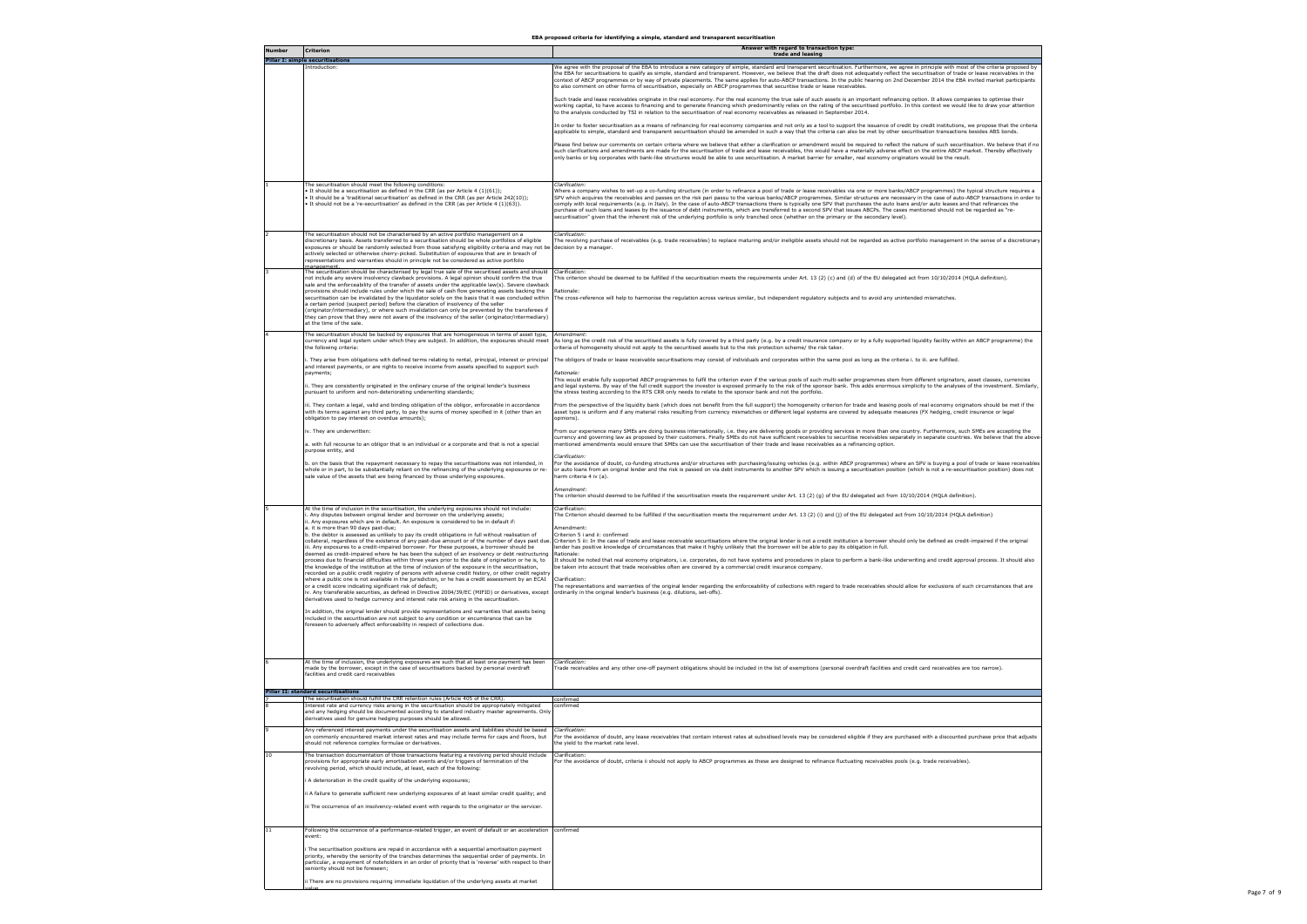

| <b>Number</b>        | <b>Criterion</b>                                                                                                                                                                                                                                                                                                                                                                                                                                                                                                                                                                                                                                                                                                          | Answer with regard to transaction type:<br>trade and leasing                                                                                                                                                                                                                                                                                                                                                                                                                                                                                                                                                                                                                                                                                                                                                                                                                           |
|----------------------|---------------------------------------------------------------------------------------------------------------------------------------------------------------------------------------------------------------------------------------------------------------------------------------------------------------------------------------------------------------------------------------------------------------------------------------------------------------------------------------------------------------------------------------------------------------------------------------------------------------------------------------------------------------------------------------------------------------------------|----------------------------------------------------------------------------------------------------------------------------------------------------------------------------------------------------------------------------------------------------------------------------------------------------------------------------------------------------------------------------------------------------------------------------------------------------------------------------------------------------------------------------------------------------------------------------------------------------------------------------------------------------------------------------------------------------------------------------------------------------------------------------------------------------------------------------------------------------------------------------------------|
| 12                   | The transaction documentation should clearly specify the contractual obligations, duties and<br>responsibilities of the trustee, servicer and other ancillary service providers as well as the<br>processes and responsibilities necessary to ensure that:                                                                                                                                                                                                                                                                                                                                                                                                                                                                | confirmed                                                                                                                                                                                                                                                                                                                                                                                                                                                                                                                                                                                                                                                                                                                                                                                                                                                                              |
|                      | the default or insolvency of the current servicer does not lead to a termination of the servicing<br>of the underlying assets;                                                                                                                                                                                                                                                                                                                                                                                                                                                                                                                                                                                            |                                                                                                                                                                                                                                                                                                                                                                                                                                                                                                                                                                                                                                                                                                                                                                                                                                                                                        |
|                      | ii upon default and specified events, the replacement of the derivative counterparty is provided<br>for in all derivative contracts entered into for the benefit of the securitisation; and                                                                                                                                                                                                                                                                                                                                                                                                                                                                                                                               |                                                                                                                                                                                                                                                                                                                                                                                                                                                                                                                                                                                                                                                                                                                                                                                                                                                                                        |
|                      | iii upon default and specified events, the replacement of the liquidity facility provider or account<br>bank is provided for in any liquidity facilities or account bank agreements entered into for the<br>benefit of the securitisation.                                                                                                                                                                                                                                                                                                                                                                                                                                                                                |                                                                                                                                                                                                                                                                                                                                                                                                                                                                                                                                                                                                                                                                                                                                                                                                                                                                                        |
| 13                   | The transaction documentation contains provisions relating to an 'identified person' with fiducian<br>responsibilities, who acts on a timely basis and in the best interest of investors in the<br>securitisation transaction to the extent permitted by applicable law and in accordance with the                                                                                                                                                                                                                                                                                                                                                                                                                        | Clarification:<br>This does not apply to ABCP programmes or private placements where there is only one key risk taker (e.g. in the case of a fully supported ABCP programme the sponsor bank acts as the key<br>liquidity bank with a liquidity share of more than [75]%).                                                                                                                                                                                                                                                                                                                                                                                                                                                                                                                                                                                                             |
|                      | terms and conditions of the securitisation transaction. The terms and conditions of the notes and<br>contractual transaction documentation should contain provisions facilitating the timely resolution<br>of conflicts between different classes of noteholders by the 'identified person'. In order to<br>facilitate the activities of the identified person, voting rights of the investors should be clearly<br>defined and allocated to the most senior credit tranches in the securitisation.                                                                                                                                                                                                                       | Rationale:<br>Only where there is a broad variety of investors which are exposed to the underlying risk of the securitised assets (in contrast to ABCP programmes where the underlying risk is fully covered<br>by the sponsor/liquidity bank in relation to the investors), can the problem arise of investors being unable to act on their own behalf and needing to rely on a third party with fiduciary<br>responsibilities.                                                                                                                                                                                                                                                                                                                                                                                                                                                       |
| 14                   | The management of the servicer of the securitisation should demonstrate expertise in servicing<br>the underlying loans, supported by a management team with extensive industry experience.<br>Policies, procedures and risk management controls should be well documented. There should be<br>strong systems and reporting capabilities in place.                                                                                                                                                                                                                                                                                                                                                                         | Clarification:<br>Regarding the servicing of the underlying receivables, the servicer (which is not a credit institution in the case of trade or lease receivables) demonstrates expertise when servicing the<br>underlying receivables and confirms that it services the sold receivables as if such receivables have not been sold.                                                                                                                                                                                                                                                                                                                                                                                                                                                                                                                                                  |
|                      | Pillar III: transparent securitisation<br>The securitisation should meet the requirements of the Prospectus Directive.                                                                                                                                                                                                                                                                                                                                                                                                                                                                                                                                                                                                    | Amendment:<br>The criterion should not apply if a securitisation in the form of an ABCP programme (or in a similar form) is not publicly offered or listed. In this case an information memorandum (or similar                                                                                                                                                                                                                                                                                                                                                                                                                                                                                                                                                                                                                                                                         |
|                      |                                                                                                                                                                                                                                                                                                                                                                                                                                                                                                                                                                                                                                                                                                                           | document) should be satisfactory if it contains materially similar information to that which would be required under the Prospectus Directive. This should be insured by the sponsor or<br>originator.                                                                                                                                                                                                                                                                                                                                                                                                                                                                                                                                                                                                                                                                                 |
|                      |                                                                                                                                                                                                                                                                                                                                                                                                                                                                                                                                                                                                                                                                                                                           | Rationale:<br>For bilateral or private deals (e.g. such as ABCP programmes for the securitisation of trade and lease receivables) a prospectus is not obligatory and hence structures typically do not fall under<br>the Prospective Directive. However there is no reason why such transactions should not be regarded as transparent simply because there is no formal prospectus which complies with the<br>requirements of the Prospectus Directive. Furthermore, the requirement to prepare a full prospectus would have a negative impact in particular on small securitisations (e.g. the securitisation<br>by a company of its trade receivables) whereas large securitisations (as executed for example by international banks) would hardly be affected. A market barrier for smaller, real economy<br>originators would be the result.                                      |
| 16                   | The securitisation should meet the requirements of Article 409 of the CRR and Article 8b of the<br>CRA (disclosure to investors).                                                                                                                                                                                                                                                                                                                                                                                                                                                                                                                                                                                         | Clarification:<br>The criterion should also capture the RTS for the relevant Articles. For the securitisation of trade and lease receivables within ABCP programmes special requirements addressing the specific<br>nature of multi-seller conduits should apply. This includes the considerations within the delegated act on the risk retention rule from 13/03/2014 and the RTS to the CRA3.                                                                                                                                                                                                                                                                                                                                                                                                                                                                                        |
| 17                   | Where legally possible, investors should have access to all underlying transaction documents.                                                                                                                                                                                                                                                                                                                                                                                                                                                                                                                                                                                                                             | Amendment:<br>Access should be limited to materially relevant underlying documentation in order to assess the structure and the credit quality of the securitisation.                                                                                                                                                                                                                                                                                                                                                                                                                                                                                                                                                                                                                                                                                                                  |
|                      |                                                                                                                                                                                                                                                                                                                                                                                                                                                                                                                                                                                                                                                                                                                           | For the securitisation of trade and lease receivables, the relevant real economy originator may define which information is to be protected as business secrets and whether there is information<br>that may be published.                                                                                                                                                                                                                                                                                                                                                                                                                                                                                                                                                                                                                                                             |
|                      |                                                                                                                                                                                                                                                                                                                                                                                                                                                                                                                                                                                                                                                                                                                           | Rationale:<br>Even where a disclosure is legally possible, the disclosure could endanger the business secrets of real economy companies where trade and lease receivables are securitised. In such cases the<br>originator is not a bank, but a real economy company. As is the case for factoring transactions, the securitisation transactions are off-balance for many companies and in some cases they are<br>even off-notes. In such cases even the mentioning of the name of the originator company could negatively affect the originating company. Furthermore, a disclosure of portfolio data in<br>combination with the name of the originator could allow competitors of the company to extract sensitive data (such as payment terms accepted by the company, distribution of the customer<br>base, general business development (e.g. high turnover/low turnover), etc.). |
|                      |                                                                                                                                                                                                                                                                                                                                                                                                                                                                                                                                                                                                                                                                                                                           | This applies even more if the securitisation is fully supported by a sponsor/liquidity bank or other means which covers all risks (e.q. credit insurance). Where investors rely on the support of a<br>third party, they should only be entitled to request documentation that is materially relevant to understand their risk position to the extent that they may reasonably request such information<br>without jeopardising the business secrets of any of the counterparties involved.                                                                                                                                                                                                                                                                                                                                                                                            |
| 18                   | The transaction documentation should provide in clear and consistent terms definitions, remedies<br>and actions relating to delinquency and default of underlying debtors, debt restructuring, debt<br>forgiveness, forbearance, payment holidays and other asset performance remedies. The<br>transaction documents should clearly specify the priority of payments, triggers, changes in<br>waterfall following trigger breaches as well as the obligation to report such breaches. Any change                                                                                                                                                                                                                          | Clarification:<br>As pointed out in criterion 17, reporting on breaches should only be done to the extent that and in a way that (reasonably) protectable rights of the originator or sponsor or original lender in<br>terms of business secrets can be ensured. Confidentiality issues must not be harmed. However, changes in the waterfall resulting from the occurrence of a termination event (or of other<br>breaches) can be reported in the next monthly investor report.<br>Amendment:                                                                                                                                                                                                                                                                                                                                                                                        |
|                      | in the waterfall should be reported on a timely basis, at the time of its occurrence. The originator<br>or sponsor should provide investors a liability cash flow.                                                                                                                                                                                                                                                                                                                                                                                                                                                                                                                                                        | Where applicable, the originator or sponsor should provide investors with a liability cash flow.                                                                                                                                                                                                                                                                                                                                                                                                                                                                                                                                                                                                                                                                                                                                                                                       |
|                      |                                                                                                                                                                                                                                                                                                                                                                                                                                                                                                                                                                                                                                                                                                                           | Rationale:<br>Cash flow statements should not be mandatory, especially not within ABCP programmes where assets and liabilities are constantly revolving. Any reporting of cash flow information should be<br>nade in a reasonable and sufficient manner to enable the investor to have a clear picture of all materially relevant aspects regarding his risk position or investment. In particular, in fully<br>supported, multi-seller ABCP programmes with trade or lease receivables from various real economy companies, certain data may be kept confidential if information memoranda and investor<br>reporting provide all materially relevant information for assessing the risk position of the investor.                                                                                                                                                                     |
|                      | The transaction should be subject to mandatory external verification on a sample of underlying<br>assets (confidence level of at least 95%) at issuance, by an appropriate and independent party                                                                                                                                                                                                                                                                                                                                                                                                                                                                                                                          | Clarification:<br>the term 'external verification' should be described in more detail. If it relates to the validity of the receivables pool at the initial issuance (or cut-off date) this is understood and confirmed that                                                                                                                                                                                                                                                                                                                                                                                                                                                                                                                                                                                                                                                           |
|                      | or parties, other than a credit rating agency. Confirmation that this verification has occurred<br>should be included in the transaction documentation.                                                                                                                                                                                                                                                                                                                                                                                                                                                                                                                                                                   | an initial due diligence by the sponsor bank or an appropriate and independent party has to be made at the outset. However, with respect to pools of trade or lease receivables a confidence<br>level of 95% may not be achieved in all cases. It should suffice that a material sample which is representative of the pool has been verified. Investors can be informed upon request about the<br>relevant size of the samples verified.                                                                                                                                                                                                                                                                                                                                                                                                                                              |
|                      |                                                                                                                                                                                                                                                                                                                                                                                                                                                                                                                                                                                                                                                                                                                           | If the term "external verification" is also meant to include historical loss, delinquency and dilution profiles, this would be overly burdensome and expensive for the originators (real economy<br>companies). Investors can be informed upon request about the contents of the verified aspects.                                                                                                                                                                                                                                                                                                                                                                                                                                                                                                                                                                                     |
|                      |                                                                                                                                                                                                                                                                                                                                                                                                                                                                                                                                                                                                                                                                                                                           | In case of a revolving pool where assets are constantly replaced (e.g. trade or lease receivables), the verification of a sample of underlying assets should be repeated once a year by the<br>sponsor bank or an appropriate and independent party. The size of each sample should be sufficient to adequately reflect the pool.                                                                                                                                                                                                                                                                                                                                                                                                                                                                                                                                                      |
| 20                   | Investors and prospective investors should have readily available access to data on the historica<br>default and loss performance, such as delinquency and default data, for substantially similar<br>exposures to those being securitised, covering a historical period representing a significant stress                                                                                                                                                                                                                                                                                                                                                                                                                | Amendment:<br>This should not apply to multi-seller ABCP programmes.                                                                                                                                                                                                                                                                                                                                                                                                                                                                                                                                                                                                                                                                                                                                                                                                                   |
|                      | or where such period is not available, at least 5 years of historical performance. The basis for<br>claiming similarity to exposures being securitised should also be disclosed.                                                                                                                                                                                                                                                                                                                                                                                                                                                                                                                                          | Rationale<br>As per criterion 22, investors will have information about the materially relevant data on the credit quality and performance of underlying assets. Each ABCP programme reports on a pool-by-<br>pool basis about the performance, compliance with triggers, credit enhancement and pool description. Furthermore each ABCP programme provides information on the full support by the<br>sponsor bank as well as general information on the ABCP programme.                                                                                                                                                                                                                                                                                                                                                                                                               |
|                      |                                                                                                                                                                                                                                                                                                                                                                                                                                                                                                                                                                                                                                                                                                                           | As a result of the ongoing changes in such programmes (additions/removals of pools, permanent replenishment in each pool) and the coverage (at least 100%) through liquidity support by the<br>sponsor bank, historical data of single pools is neither practically available from the companies nor relevant for investors.                                                                                                                                                                                                                                                                                                                                                                                                                                                                                                                                                           |
| 21                   | Investors and prospective investors should have readily available access to data on the<br>underlying individual assets on a loan-by-loan level, at inception, before the pricing of the<br>securitisation, and on an ongoing basis. Cut-off dates of this disclosure should be aligned with                                                                                                                                                                                                                                                                                                                                                                                                                              | Amendment:<br>This should not apply to multi-seller ABCP programmes because of the specific structure of these programmes.                                                                                                                                                                                                                                                                                                                                                                                                                                                                                                                                                                                                                                                                                                                                                             |
|                      | those used for investor reporting purposes.                                                                                                                                                                                                                                                                                                                                                                                                                                                                                                                                                                                                                                                                               | Rationale:<br>As per criterion 22 investors will have information about the materially relevant data of the underlying assets on an aggregated basis (e.g. asset type, industry of sellers, currencies,<br>geographical distribution, etc.). Loan-by-loan-level data on trade receivables is practically not deliverable, already outdated and potentially not sensible to disclose. It may even be critical in<br>terms of the business secrets of the corporate sellers. Furthermore, investors do not benefit from such data as they rely primarily on the liquidity support of the sponsor/liquidity bank.<br>Aggregated pool data has proven to be fully sufficient.                                                                                                                                                                                                              |
| 22                   | Investor reporting should occur at least on a quarterly basis.<br>As part of investor reporting the following information should also be disclosed:<br>. All materially relevant data on the credit quality and performance of underlying assets,<br>including data allowing investors to clearly identify debt restructuring, debt forgiveness,<br>forbearance, payment holidays, delinquencies and defaults in the pool;<br>. Data on the cash flows generated by underlying assets and by the liabilities of the<br>securitisation, including separate disclosure of the securitisation's income and disbursements, i.e.<br>scheduled principal, scheduled interest, prepaid principal, past due interest and fees and | Confirmed<br>However, please refer to our comment in relation to cash flow data for ABCP programmes made in relation to criterion 18.                                                                                                                                                                                                                                                                                                                                                                                                                                                                                                                                                                                                                                                                                                                                                  |
| Credit risk criteria | charges;                                                                                                                                                                                                                                                                                                                                                                                                                                                                                                                                                                                                                                                                                                                  |                                                                                                                                                                                                                                                                                                                                                                                                                                                                                                                                                                                                                                                                                                                                                                                                                                                                                        |
|                      |                                                                                                                                                                                                                                                                                                                                                                                                                                                                                                                                                                                                                                                                                                                           |                                                                                                                                                                                                                                                                                                                                                                                                                                                                                                                                                                                                                                                                                                                                                                                                                                                                                        |